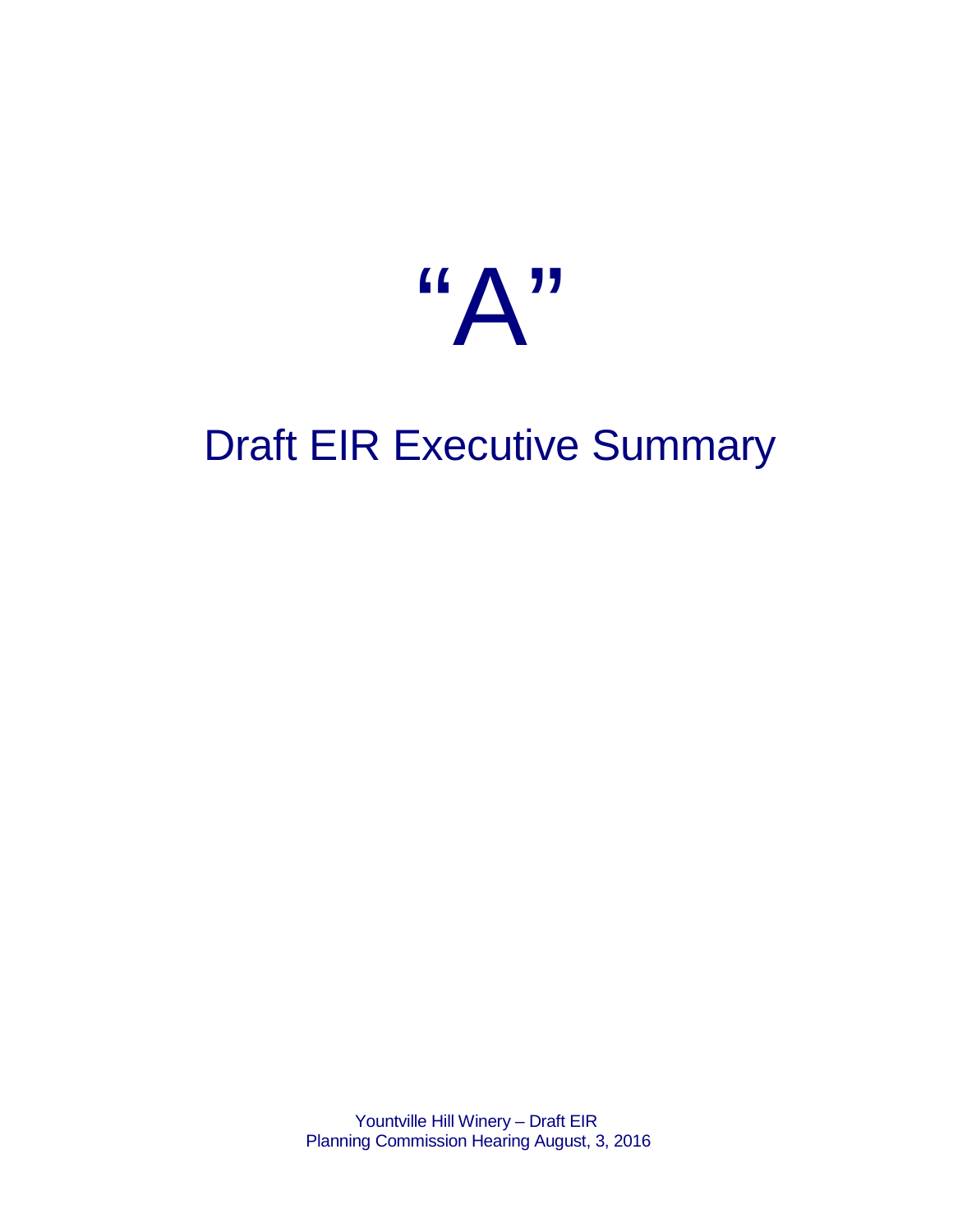# EXECUTIVE SUMMARY

## INTRODUCTION

This summary is provided in accordance with the California Environmental Quality Act (CEQA) Guidelines Section 15123. As stated in the State CEQA Guidelines Section 15123(a), "an environmental impact report (EIR) shall contain a brief summary of the proposed actions and its consequences. The language of the summary should be as clear and simple as reasonably practical." As required by the Guidelines, this section includes: (1) a summary description of the proposed project; (2) a synopsis of environmental impacts and recommended mitigation measures; (3) identification of the alternatives evaluated and of the environmentally superior alternative; and (4) a discussion of the areas of controversy associated with the project.

## SUMMARY DESCRIPTION OF THE PROPOSED PROJECT

CS2 Wines (project applicant) proposes to construct a new winery with an annual production capacity of 100,000 gallons on a 10.89-acre site in unincorporated Napa County. The project would include construction of two winery buildings, unenclosed terraces, wine cave areas, parking, winery and domestic wastewater treatment system, landscaping, driveway improvements, and signage. As part of the project, an existing, unoccupied residence/bed and breakfast and associated structures would be demolished and removed from the site.

## Project Objectives

The project applicant has developed the following objectives for the project:

- Construct and operate a new landmark winery in the upper Napa Valley, capable of producing up to 100,000 gallons of wine annually.
- Design a winery with high-quality architecture and landscaping and a sustainable design that also maintains existing topography and vineyards to the maximum extent practicable.
- Design the new winery such that environmental impacts are minimized and environmental resources are preserved.
- Promote water conservation through the use of recycled water or treated wastewater for outdoor irrigation.
- Achieve the highest feasible Leadership in Energy & Environmental Design (LEED) standards for the project, while also qualifying for Napa Green Certified Land and Napa Green Certified Winery status.
- ▲ Construct the new winery on a site without removing any vineyards from production.
- Improve the existing viewshed by removing the existing three-story residence/bed and breakfast on the project site.
- Contribute to the local agricultural economy through the development of a winery that would use 95 percent Napa County grapes.
- ▲ Create a range of new job opportunities.
- Develop a viable on-premise marketing and sales program through a combination of tours and tastings with educational marketing events.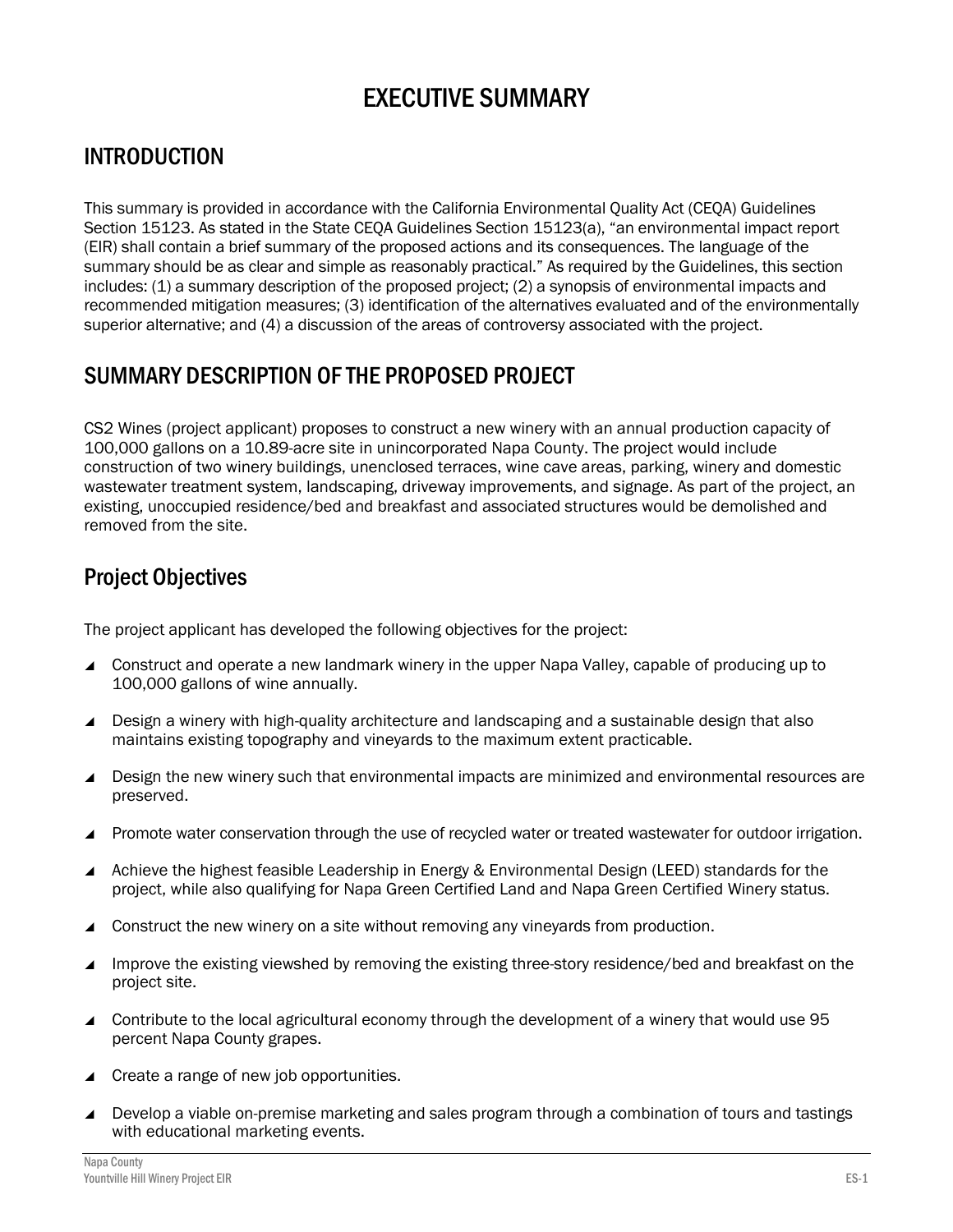Use the winery's hilltop location to educate visitors about the Napa Valley and the Agricultural Preserve by showing the location of landmark wineries and vineyards visible from the winery, as well as the vineyards owned by the project applicant.

## Project Location

The project site is located north of the Town of Yountville in unincorporated Napa County. The proposed winery would be constructed on a 10.89-acre site east of State Route (SR) 29, and approximately 0.25 mile south of the Yount Mill Road/SR 29 intersection. Access to the project site is via an existing driveway from SR 29.

## Project Characteristics

The project would consist of a new winery with an annual production capacity of 100,000 gallons on a 10.89-acre site in unincorporated Napa County. The project applicant is seeking an exception in the form of a use permit to the conservation regulations to grade/construct improvements on slopes exceeding 30 percent; a viewshed application that would allow construction on slopes 15 percent or greater and visible from a viewshed designated roadway (SR 29); and a variance for development that encroaches into the 300 foot setback from a shared driveway.

The following project components are proposed:

#### FACILITY DEMOLITION AND REMOVAL

**■** Demolition and removal of existing residence/bed and breakfast and associated structures.

#### WINERY PRODUCTION AND ACCESSORY AREAS

- Reception building (1,200 sf): Tours would begin in the single-story reception building.
- Winery administration and visitor (WAV) building (12,800 sf): The three-story WAV building would include space for wine tasting areas (indoor and outdoor), offices, hospitality, production/equipment storage, and a laboratory.
- Winery caves: construction of approximately 35,590 sf of cave area. The lower cave area (approximately 25,000 sf) would be dedicated to crushing, pressing, fermentation, and storage. The upper cave (approximately 10,000 sf) would house the barrel cellar and would also serve as the focal point of winery tours.

Other related improvements are proposed and include circulation and parking improvements (including the provision of 37 parking spaces as well as approximately 28 overflow parking spaces [for larger marketing events]); ancillary facilities including a three-sided box drainage culvert, landscaping, and signage; and utility infrastructure. These improvements are described in Chapter 2, "Project Description."

Operation of the winery would include tours, tastings, and marketing events. Tours and tastings would occur by appointment only. The maximum number of visitors would be limited to 1,000 per week. The maximum number of marketing events would be limited to 58 events per year. The winery would employ up to 19 fulltime staff members daily.

Project construction is anticipated to begin no sooner than fall 2016/spring 2017 and would be completed in approximately two to three years. The winery would be fully operational and ready for visitors by 2019, though wine could be produced beginning in 2018.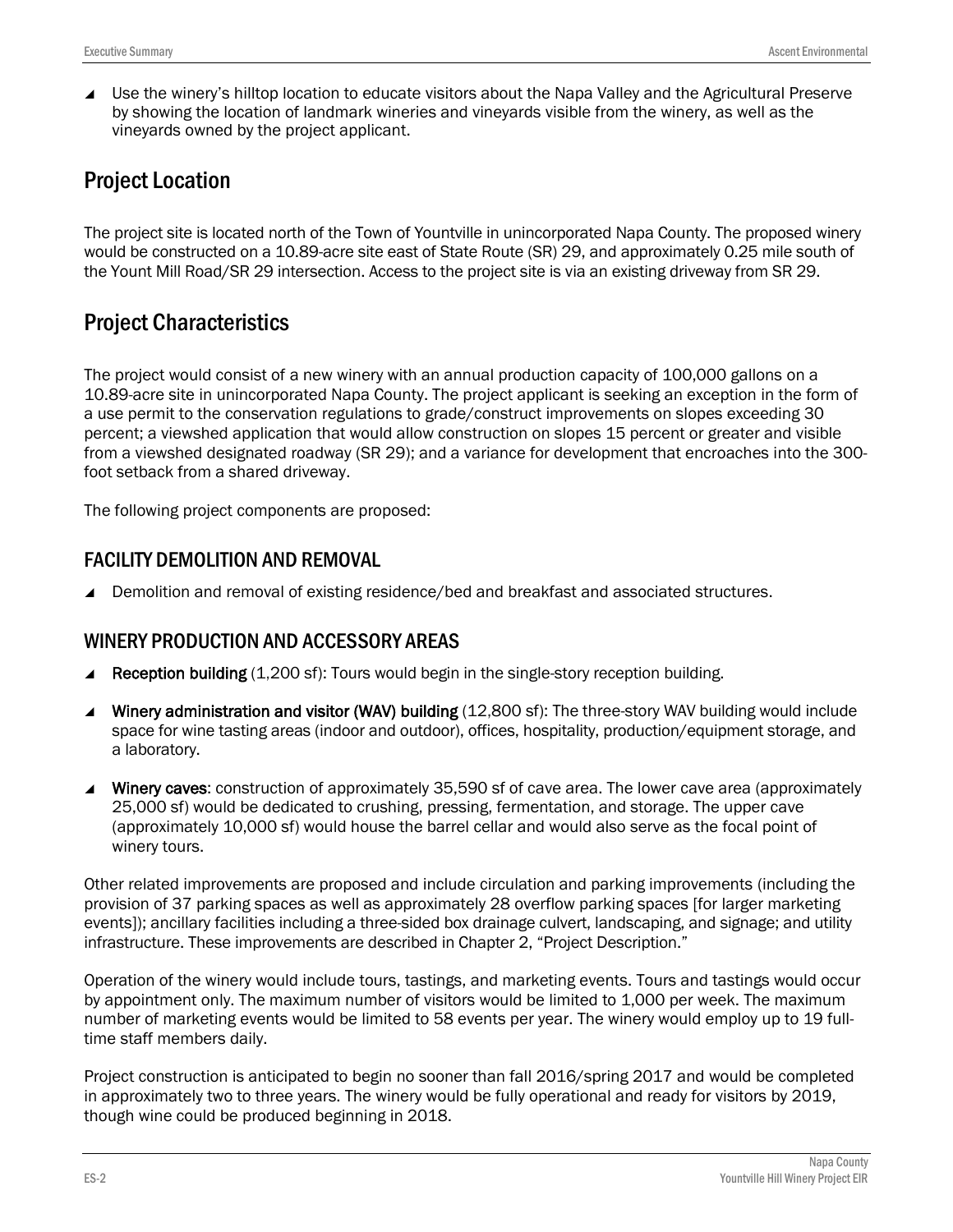# Potential Approvals and Permits Required

Several agencies would be involved in the consideration of project elements. As the lead agency under CEQA, Napa County is responsible for considering the adequacy of the EIR and determining if the overall project should be approved.

Permits and approvals may be required from the following state and local agencies for project construction:

#### **STATE**

- Bay Area Air Quality Management District: Authority to construct (for devices that emit air pollutants); permit to operate; and Air Quality Management Plan consistency determination.
- ▲ California Department of Fish and Wildlife, Region 3: Compliance with the California Endangered Species Act (ESA); potential permits under Section 2081 of the Fish and Game Code if take of listed species is likely to occur.
- California Department of Public Health: Domestic water supply permit for a public non-community water system.
- ▲ California Department of Transportation, District 4: Encroachment permit and/or transportation management plan.
- ▲ San Francisco Bay Regional Water Quality Control Board: NPDES construction stormwater permit (Notice of Intent to proceed under General Construction Permit) for disturbance of more than 1 acre; discharge permit for stormwater; and Clean Water Act Section 401 water quality certification or waste discharge requirements.

#### LOCAL

▲ Napa County: Approval of a use permit to establish a new winery; an exception to the conservation regulations to grade/construct improvements on slopes exceeding 30 percent, a variance to allow winery buildings to encroach into the 300-foot setback from a private road, and a viewshed application to construct on slopes 15 percent or greater and visible from a viewshed designated roadway (SR 29); and various ministerial approvals, including but not limited to building permits, grading permits, waste disposal permits, and well demolition permits.

The proposed driveway, as currently designed, is in compliance with the County's Road and Street Standards (RSS). On June 7, 2016, the Board of Supervisors tentatively approved revisions to the RSS for the purpose of submission to the State of California Board of Forestry and Fire Protection (SBOF) for certification. Upon certification by the SBOF, the RSS will return to the Board for final adoption.

The proposed revisions to the RSS will require the driveway to have a horizontal inside radius of curvature of not less than 50 feet, whereas the current RSS allow a 50-foot radius of curvature measured from the centerline of the driveway. If the revised RSS are adopted prior to an action on the project by the decision makers, application of this proposed standard would either require modification of the driveway to fully comply with the revised RSS or a request for a road exception due to environmental constraints.

# ENVIRONMENTAL IMPACTS AND RECOMMENDED MITIGATION MEASURES

Table ES-2, at the end of this chapter, provides a summary of the environmental impacts of the proposed project, the level of significance of the impact before mitigation, recommended mitigation measures, and the level of significance of the impact after the implementation of the mitigation measures.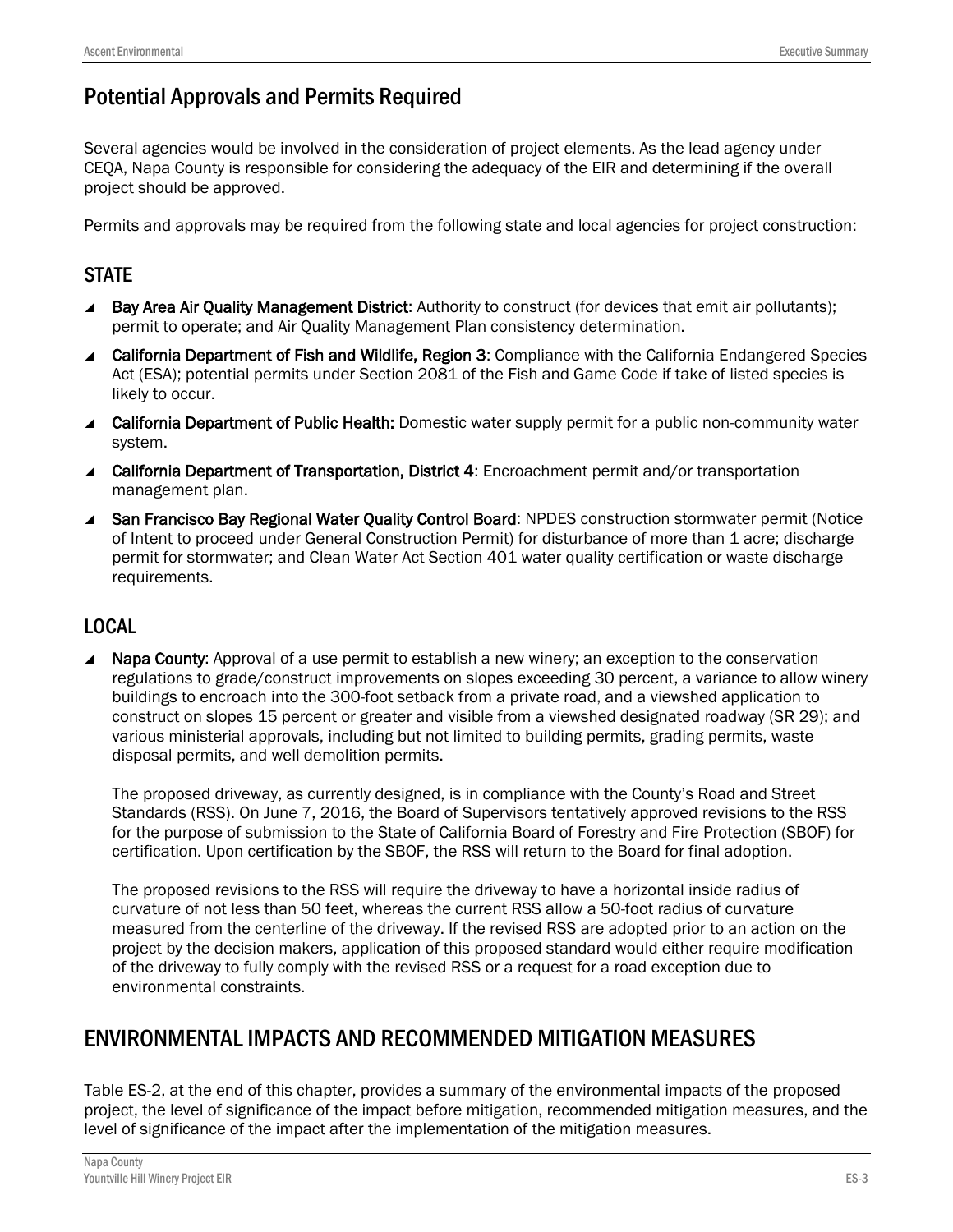# SUMMARY OF ALTERNATIVES

Alternatives to the proposed project that are evaluated in this DEIR include:

- ▲ No Project Alternative, which assumes no new development occurs on the project site;
- Alternative 1, which would include the same site layout as the proposed project, with a modified operations plan that would limit visitors to 800 per week and production of wine to 80,000 gallons per year; and
- Alternative 2, which would include an altered site layout and a modified operations plan that would limit visitors to 500 per week and production of wine to 70,000 gallons per year.

The following summary provides brief descriptions of the alternatives. Table ES-1 presents a comparison between Alternatives 1 and 2 and the proposed project. For a more thorough discussion of project alternatives, see Chapter 6, "Alternatives."

| <b>Table ES-1</b>                                | <b>Summary Comparison of the Proposed Project and Alternatives 1 and 2</b> |                      |                                                                                              |
|--------------------------------------------------|----------------------------------------------------------------------------|----------------------|----------------------------------------------------------------------------------------------|
| <b>Project Component</b>                         | <b>Proposed Project</b>                                                    | <b>Alternative 1</b> | <b>Alternative 2</b>                                                                         |
| Annual wine production                           | 100,000 gallons                                                            | 80,000 gallons       | 70,000 gallons                                                                               |
| Reception building                               | 1,200 square feet                                                          | Same as project      | 1,250 square feet                                                                            |
| Winery administration and visitor building       | 12,800 square feet                                                         | 8,360 square feet    | 5,850 square feet; relocated from the top of the<br>hill to the same level as the upper cave |
| Winery caves                                     | 35,590 square feet                                                         | Same as project      | 32,530 square feet                                                                           |
| Existing residence/bed & breakfast               | To be demolished                                                           | Same as project      | To be replaced with new residence                                                            |
| Maximum number of visitors per week              | 1,000 visitors/week                                                        | 800 visitors/week    | 500 visitors/week                                                                            |
| Marketing events per year                        | 58 events                                                                  | 50 events            | 48 events                                                                                    |
| <b>Employees</b>                                 | 19 employees                                                               | 17 employees         | 16 employees                                                                                 |
| Source: Compiled by Ascent Environmental in 2015 |                                                                            |                      |                                                                                              |

## No Project Alternative

State CEQA Guidelines Section 15126.6(e)(1) requires that the no project alternative be described and analyzed "to allow decision makers to compare the impacts of approving the project with the impacts of not approving the project." The no project analysis is required to discuss "the existing conditions at the time the notice of preparation is published…as well as what would be reasonably expected to occur in the foreseeable future if the project were not approved, based on current plans and consistent with available infrastructure and community services" (Section 15126.6[e][2]).

Under this alternative, the project would not be built on the project site, and as a result, none of the approvals that would be required by the County under the project would occur. The project site would remain in its existing condition, with the unoccupied residence/bed and breakfast and 2.2 acres of vineyards continuing to operate under their existing use permits. With regard to the residence/bed and breakfast, the Applicant has a current use permit to operate a bed and breakfast establishment that would provide overnight accommodations for a maximum of six visiting guests. It is likely that under this operational scenario, the bed and breakfast would be owner-occupied, assisted by one employee (manager/groundskeeper), and up to three rooms would be available for occupancy. Therefore, under the no project alternative, it would be expected that up to 10-15 daily vehicle trips associated with patrons,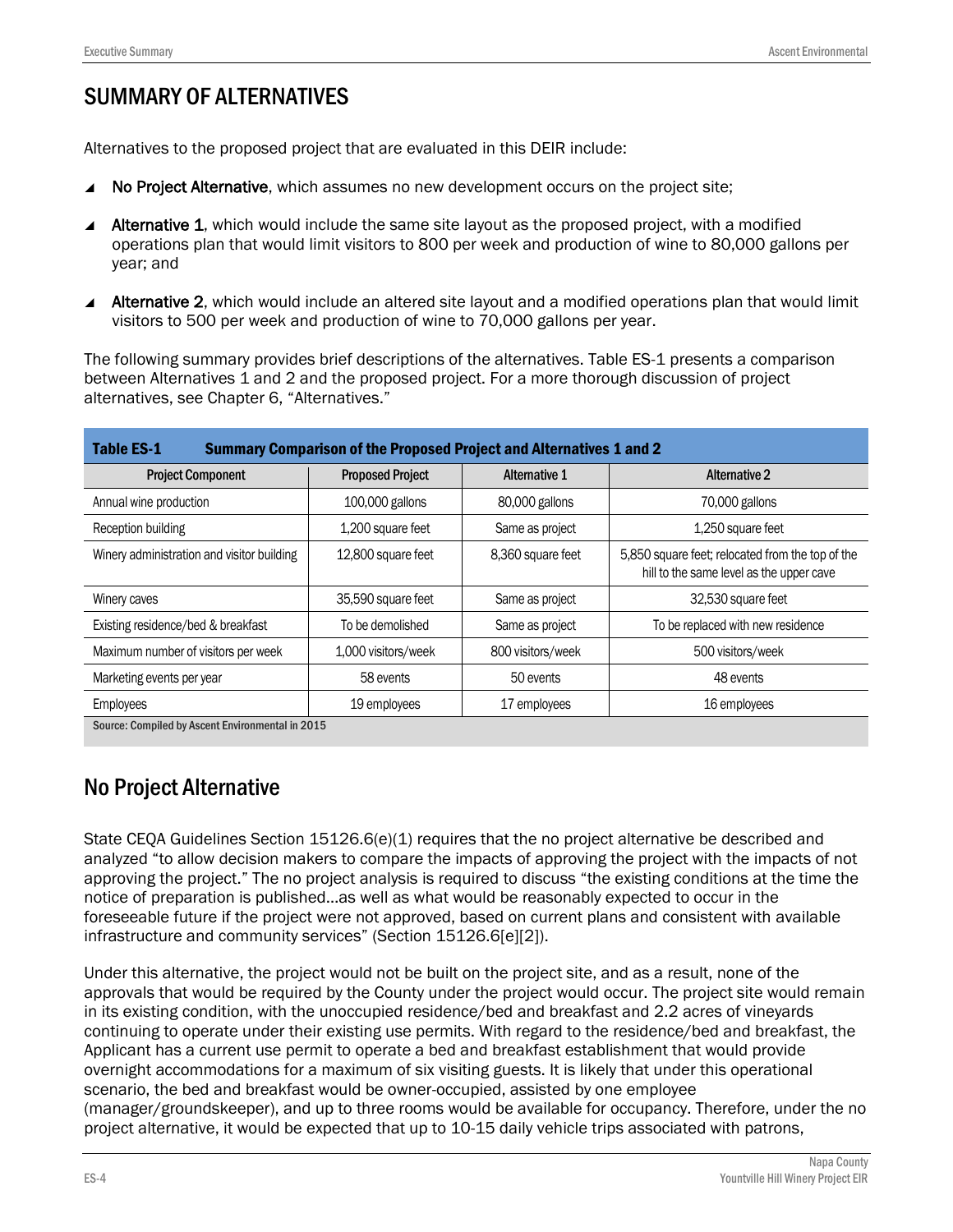employees (owner and family), and deliveries would occur on a daily basis. Assuming 50 percent average occupancy, typical trip generation would be 20 trips/day at harvest; with 100 percent occupancy and a full vineyard crew on-site, peak trip generation would be 40 trips/day.

# Alternative 1

For Alternative 1, maximum annual wine production would be reduced from 100,000 gallons to 80,000 gallons, compared with the project. In addition, the reception building would be the same as the project, but the WAV building would be reduced from approximately 12,800 square feet to approximately 8,360 square feet. The winery caves would also be the same as the project, and the existing residence/bed and breakfast would be removed under this alternative, similar to the project. The maximum number of visitors would be reduced from 1,000 per week to 800 per week, the maximum number of marketing events would be reduced from 58 to 50 per year, and the number of employees would be reduced from 19 to 17. But for the change to the WAV building, the site plan for this alternative would be the same as the project.

# Alternative 2

For Alternative 2, maximum annual wine production would be reduced from 100,000 gallons to 70,000 gallons, compared with the project. In addition, the reception building would be similar to the project (an increase of only 50 square feet), but the WAV building would be reduced from approximately 12,800 square feet to approximately 5,850 square feet and it would be relocated from the top of the hill to the same level as the upper cave. The winery caves would be reduced from approximately 35,590 square feet to approximately 32,530 square feet. The existing residence/bed and breakfast would be removed under this alternative, but it would be replaced with a new residence of approximately 4,700 square feet (similar in size to the existing structure). The maximum number of visitors would be reduced from 1,000 per week to 500 per week, the maximum number of marketing events would be reduced from 58 to 48 per year, and the number of employees would be reduced from 19 to 16.

# Environmentally Superior Alternative

The California Code of Regulations (CCR) Section 15126.6 suggests that an EIR should identify the "environmentally superior" alternative. "If the environmentally superior alternative is the 'no project' alternative, the EIR shall also identify an environmentally superior alternative among the other alternatives."

The no project alternative is the environmentally superior alternative, as all of the significant impacts of the project would be avoided. However, the no project alternative would not meet any of the project's objectives because a winery would not be constructed on-site.

Alternative 2 is the environmentally superior alternative of the other alternatives considered. With this alternative, significant impacts to aesthetics, biological resources, transportation, greenhouse gas emissions, and air quality would be reduced or avoided, when compared to the project. Further, this alternative would meet all project objectives as it would construct a landmark winery in the Upper Napa Valley, design a winery with high-quality architecture, minimize environmental impacts, promote water conservation through recycled water use, meet LEED standards, leave existing vineyards intact, remove the three-story residence from the viewshed, use 95 percent Napa County grapes, provide tours and tastings, and would educate visitors about the Napa Valley and Agriculture Preserve.

Alternative 1 would be environmentally superior to the project because its reduced size and capacity would result in reductions to the project's significant impacts to transportation, greenhouse gas emissions, air quality, and water supply and groundwater. Further, this alternative would meet all project objectives.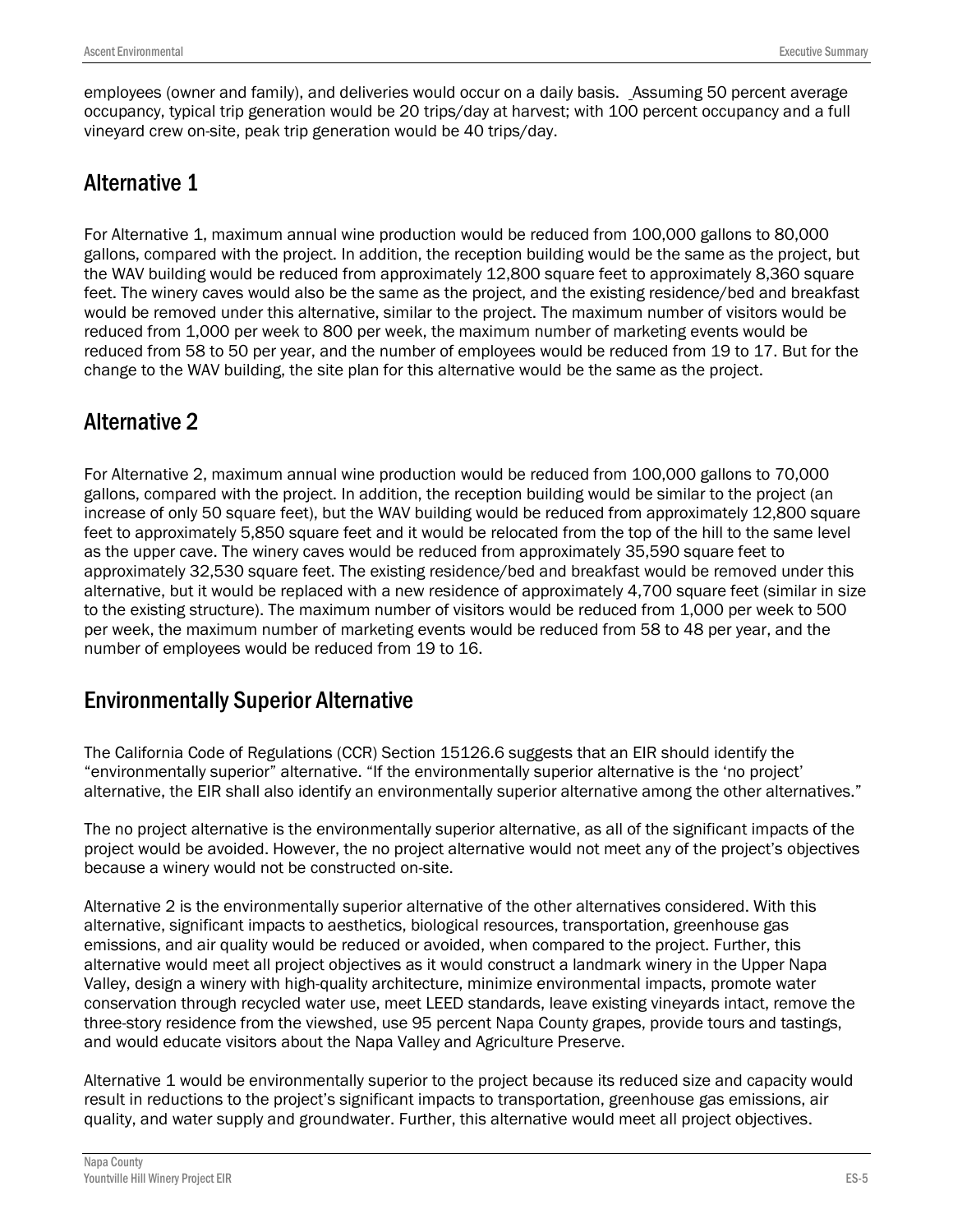However, because of this alternative's larger size and capacity compared to Alternative 2, impacts for certain environmental resources (e.g., transportation, greenhouse gas emissions, and air quality) would be somewhat greater than what would occur under Alternative 2. For this reason, while this alternative is superior to the project, it would not be superior to Alternative 2.

## AREAS OF CONTROVERSY

The County prepared and circulated an Initial Study/Mitigated Negative Declaration (IS/MND) for the project on February 14, 2014 (Appendix A). A public hearing was held on March 19, 2014 and was continued to April 16, 2014, then to June 18, 2014 (meeting was cancelled), and then to July 2, 2014 to provide the public with information about the project's components and to allow the project applicant to address public concerns regarding the project.

The IS/MND and project was approved by the Napa County Planning Commission on July 2, 2014. During the public review period and at public hearings for the project, the County received public comments primarily pertaining to aesthetics and lighting, noise, water supply, traffic access and impacts to surrounding roadways, and consistency with County policies. In response to public comment, the applicant modified the project request to include water conservation measures, groundwater monitoring measures, changes to lighting, changes to the evening uses, light reflection reduction measures, and changes to winter hours of operation. The applicant also modified the number of visitors that would be allowed for tours and tastings. These modified operational measures were included in the project's revised conditions of approval.

In July 2014, an appeal of the Planning Commission's decision was filed. Over several weeks, the applicant and appellant met and attempted to resolve the appeal through mediation. Despite their efforts, the mediation was unsuccessful. Because some of the issues raised by the appellant warrant further environmental analysis, County staff and the applicant believed that an EIR would be necessary to more fully evaluate the potential impacts associated with the project. The County Board of Supervisors rescinded the Planning Commission's approval of the project and adoption of the IS/MND on December 16, 2014, at County staff's request and with the support of the applicant and the appellant.

In accordance with Public Resources Code (PRC) Section 21092 and CCR Section 15082, the County issued a notice of preparation (NOP) on April 29, 2015 to inform agencies and the general public that an EIR was being prepared and to invite comments on the scope and content of the document (Appendix B). A noticed scoping meeting for the EIR occurred on May 13, 2015.

Based on the comments received during the NOP comment period, the major areas of controversy associated with the project are:

- ▲ construction on steep grade;
- ▲ visual effects, including compliance with the County's viewshed ordinance;
- **traffic impacts along SR 29, including trucks turning in and out of the project site;**
- $\blacktriangle$  parking:
- ▲ wastewater treatment and disposal;
- ▲ consistency with the Napa County General Plan; and
- $\blacktriangle$  alternatives to the project.

The County and the project applicant have and will continue to respond to these issues.

All of the substantive environmental issues raised in the NOP comment letters and at the scoping meeting have been addressed or otherwise considered during preparation of this DEIR (see Scoping Comment Matrix in Appendix B).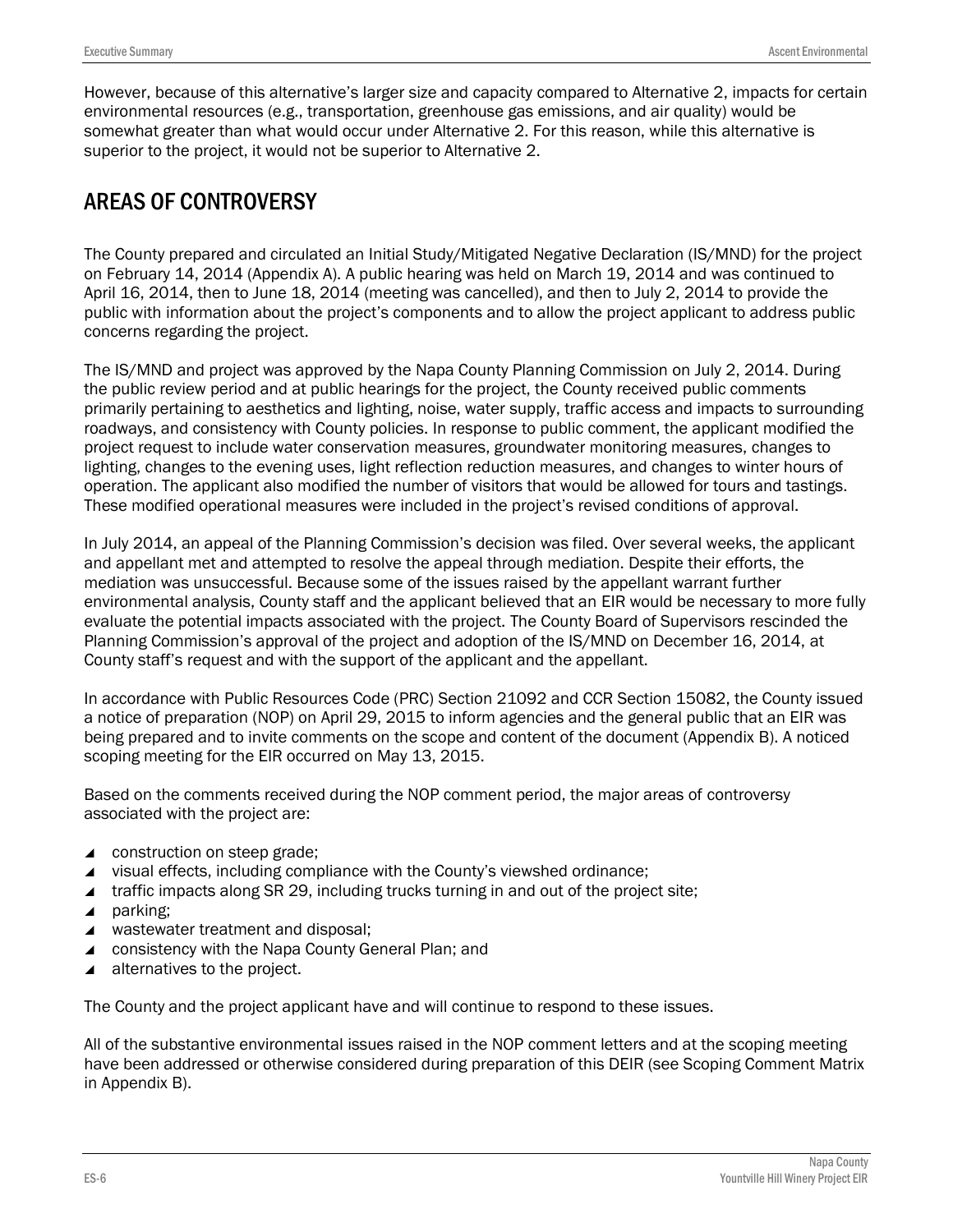| <b>Table ES-2</b><br><b>Summary of Environmental Impacts and Mitigation Measures</b> |                                                                                                                                                                                                                                                                                                                                                                                                                                                                                                                                                                                                                                                                                                                                                                                                                                                                                                                                                                                                                                                                                                                                                                                                                                                                                                                                                                                                                                                                                                                                                            |                                                                                                                                          |  |
|--------------------------------------------------------------------------------------|------------------------------------------------------------------------------------------------------------------------------------------------------------------------------------------------------------------------------------------------------------------------------------------------------------------------------------------------------------------------------------------------------------------------------------------------------------------------------------------------------------------------------------------------------------------------------------------------------------------------------------------------------------------------------------------------------------------------------------------------------------------------------------------------------------------------------------------------------------------------------------------------------------------------------------------------------------------------------------------------------------------------------------------------------------------------------------------------------------------------------------------------------------------------------------------------------------------------------------------------------------------------------------------------------------------------------------------------------------------------------------------------------------------------------------------------------------------------------------------------------------------------------------------------------------|------------------------------------------------------------------------------------------------------------------------------------------|--|
| Significance<br>before<br><b>Mitigation</b>                                          | <b>Mitigation Measure</b>                                                                                                                                                                                                                                                                                                                                                                                                                                                                                                                                                                                                                                                                                                                                                                                                                                                                                                                                                                                                                                                                                                                                                                                                                                                                                                                                                                                                                                                                                                                                  | Significance<br>after<br>Mitigation                                                                                                      |  |
|                                                                                      |                                                                                                                                                                                                                                                                                                                                                                                                                                                                                                                                                                                                                                                                                                                                                                                                                                                                                                                                                                                                                                                                                                                                                                                                                                                                                                                                                                                                                                                                                                                                                            |                                                                                                                                          |  |
| <b>LTS</b>                                                                           | No mitigation is required.                                                                                                                                                                                                                                                                                                                                                                                                                                                                                                                                                                                                                                                                                                                                                                                                                                                                                                                                                                                                                                                                                                                                                                                                                                                                                                                                                                                                                                                                                                                                 | <b>LTS</b>                                                                                                                               |  |
| <b>LTS</b>                                                                           | No mitigation is required.                                                                                                                                                                                                                                                                                                                                                                                                                                                                                                                                                                                                                                                                                                                                                                                                                                                                                                                                                                                                                                                                                                                                                                                                                                                                                                                                                                                                                                                                                                                                 | <b>LTS</b>                                                                                                                               |  |
|                                                                                      |                                                                                                                                                                                                                                                                                                                                                                                                                                                                                                                                                                                                                                                                                                                                                                                                                                                                                                                                                                                                                                                                                                                                                                                                                                                                                                                                                                                                                                                                                                                                                            |                                                                                                                                          |  |
| PS                                                                                   | Mitigation Measure 3.3-1a: Maintenance of landscaping. The County shall issue a<br>determination that the proposed landscaping plan would meet the viewshed ordinance<br>requirement that the predominant portion (i.e., 51 percent or greater) of the structures<br>would be screened from views from SR 29 prior to project approval. Landscaping<br>consistent with approved landscaping plans shall be completed prior to final occupancy.<br>Prior to the issuance of a building permit for the winery buildings, the property owner shall<br>execute and record in the county recorder's office a use restriction, in a form approved by<br>county counsel, requiring building exteriors, and existing and proposed covering<br>vegetation, as well as any equivalent level of replacement vegetation to be maintained by<br>the owner or the owner's successor so as to maintain conformance with Zoning<br>Ordinance Section 18.106.050B. The details of these plantings shall be documented in a<br>planting plan submitted to the County for review and approval. One annual report that<br>describes the revegetation effort, survival of the plantings, including plantings associated<br>with habitat restoration (see Mitigation Measure 3.4-2 in Section 3.4, "Biological<br>Resources"), and Oak woodland planting plan (see Mitigation Measure 3.4-3 in Section<br>3.4, "Biological Resources"), and any recommendations for maintenance and work<br>needed to ensure a successful restoration effort, shall be prepared by a licensed or | <b>LTS</b>                                                                                                                               |  |
|                                                                                      |                                                                                                                                                                                                                                                                                                                                                                                                                                                                                                                                                                                                                                                                                                                                                                                                                                                                                                                                                                                                                                                                                                                                                                                                                                                                                                                                                                                                                                                                                                                                                            | $\overline{C}$ = Loss than significant $DC$ = Dotantially significant $C$ = Significant and $\overline{C}$ = Significant and unavoidable |  |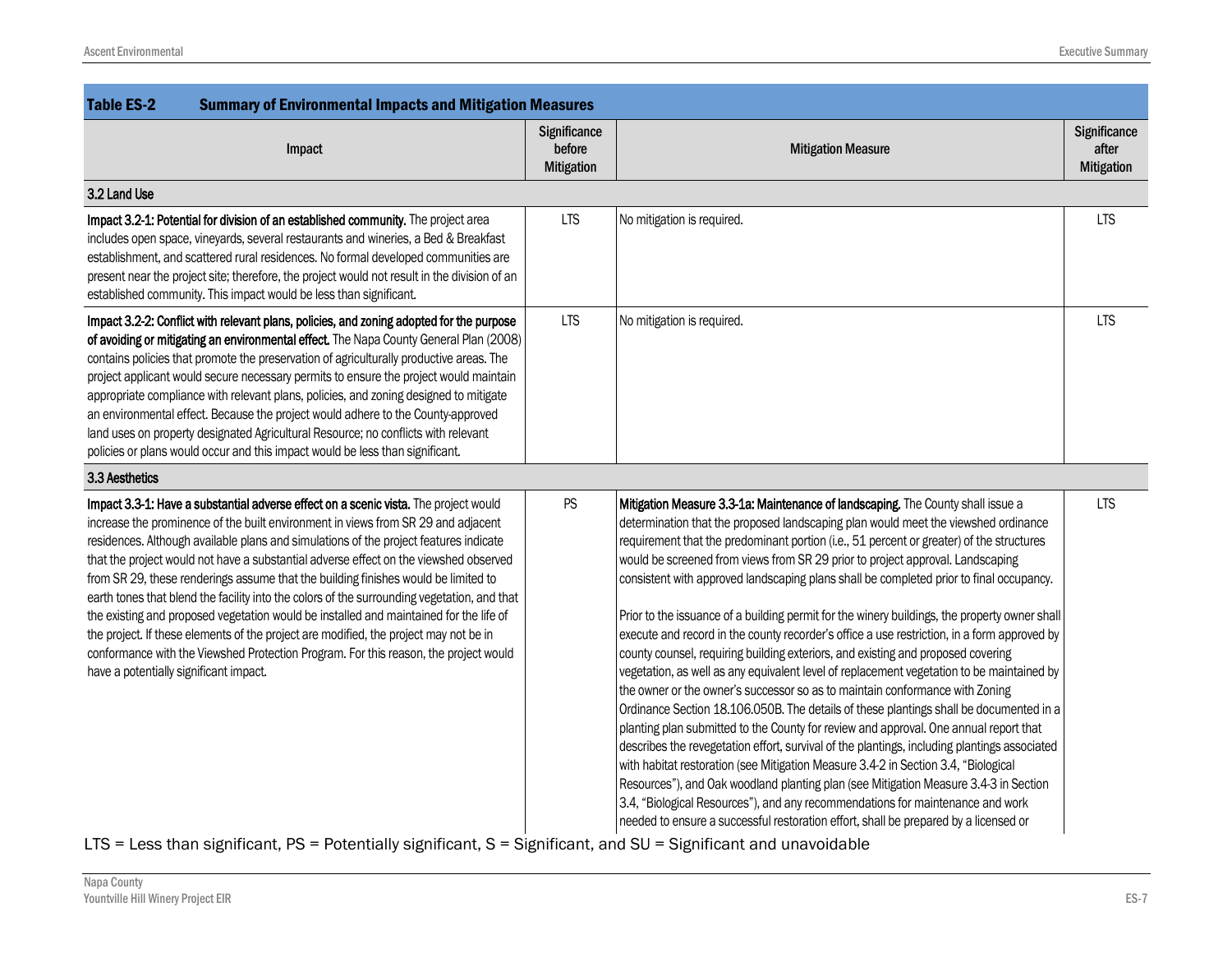| <b>Table ES-2</b><br><b>Summary of Environmental Impacts and Mitigation Measures</b>                                                                                                                                                                                                                                                                                                                                                                                                                                                    |                                             |                                                                                                                                                                                                                                                                                                                                                                                                                                                                                                                                                                                                                                                                                                                                                                                                                                                                                                                                                                                                                                                                                                                                                                                                                                                                                                                        |                                            |
|-----------------------------------------------------------------------------------------------------------------------------------------------------------------------------------------------------------------------------------------------------------------------------------------------------------------------------------------------------------------------------------------------------------------------------------------------------------------------------------------------------------------------------------------|---------------------------------------------|------------------------------------------------------------------------------------------------------------------------------------------------------------------------------------------------------------------------------------------------------------------------------------------------------------------------------------------------------------------------------------------------------------------------------------------------------------------------------------------------------------------------------------------------------------------------------------------------------------------------------------------------------------------------------------------------------------------------------------------------------------------------------------------------------------------------------------------------------------------------------------------------------------------------------------------------------------------------------------------------------------------------------------------------------------------------------------------------------------------------------------------------------------------------------------------------------------------------------------------------------------------------------------------------------------------------|--------------------------------------------|
| Impact                                                                                                                                                                                                                                                                                                                                                                                                                                                                                                                                  | Significance<br>before<br><b>Mitigation</b> | <b>Mitigation Measure</b>                                                                                                                                                                                                                                                                                                                                                                                                                                                                                                                                                                                                                                                                                                                                                                                                                                                                                                                                                                                                                                                                                                                                                                                                                                                                                              | Significance<br>after<br><b>Mitigation</b> |
|                                                                                                                                                                                                                                                                                                                                                                                                                                                                                                                                         |                                             | certified professional and submitted to the Napa County Planning Division each year for a<br>minimum of five years.<br>Mitigation Measure 3.3-1b: Approval of proposed color palate. Pursuant to Napa County<br>Code requirements, the colors used for the roof, exterior walls, and built landscaping<br>features of the winery shall be limited to earth tones that blend the facility into the colors<br>of the surrounding vegetation. The applicant shall obtain the written approval of the<br>Planning, Building, & Environmental Services Department prior to painting the building.                                                                                                                                                                                                                                                                                                                                                                                                                                                                                                                                                                                                                                                                                                                           |                                            |
| Impact 3.3-2: Substantially degrade the existing visual character or quality of the site or<br>its surroundings. The proposed winery buildings would change the character of the<br>project site from predominantly undeveloped to winery and viticulture uses. Based on<br>the scale of the project and visibility of structures from SR 29, it could result in a<br>potentially significant impact on the visual quality of the site.                                                                                                 | PS                                          | Mitigation Measure 3.3-2: Implement Mitigation Measures 3.3-1a and 3.3-1b.<br>The applicant shall implement Mitigation Measures 3.3-1a and 3.3-1b.                                                                                                                                                                                                                                                                                                                                                                                                                                                                                                                                                                                                                                                                                                                                                                                                                                                                                                                                                                                                                                                                                                                                                                     | <b>LTS</b>                                 |
| Impact 3.3-3: Create a new source of substantial light or glare that would adversely<br>affect views in the project area. The project would result in new structures on the project<br>site. The design of the winery buildings includes large windows, while the new driveway<br>and parking areas would require lighting for safety. These project elements have the<br>potential to result in emission of substantial amounts of light and skyglow that would<br>have a potentially significant impact on views in the project area. | PS                                          | Mitigation Measure 3.3-3: Prepare a lighting plan. Prior to issuance of any building permit<br>pursuant to this approval, two copies of a detailed lighting plan showing the location and<br>specifications for all lighting fixtures to be installed on the property shall be submitted for<br>Planning Division review and approval. The plan shall detail, and commit to, project<br>features intended to reduce potential effects from lighting, including:<br>providing the minimum lighting needed for safety and wayfinding;<br>▲ shielding and down casting all exterior lighting;<br>▲ use of low level, indirect lighting wherever exterior lighting is installed at the<br>buildings;<br>▲ locating all exterior lighting as low to the ground as possible;<br>⊿ installing motion-activated and timed bollard fixtures that are low-to-the-ground<br>only at the curves of the winery driveway;<br>▲ louvers installed at the WAV building that will significantly diminish the amount of<br>light escaping the building;<br>▲ no use of flood lights or sodium lights; and<br>all project lighting will be compliant with the most recent update of the<br>"Nonresidential Compliance Manual for California's Energy Efficiency Standards"<br>and the most recent update of the California Building Code. | <b>LTS</b>                                 |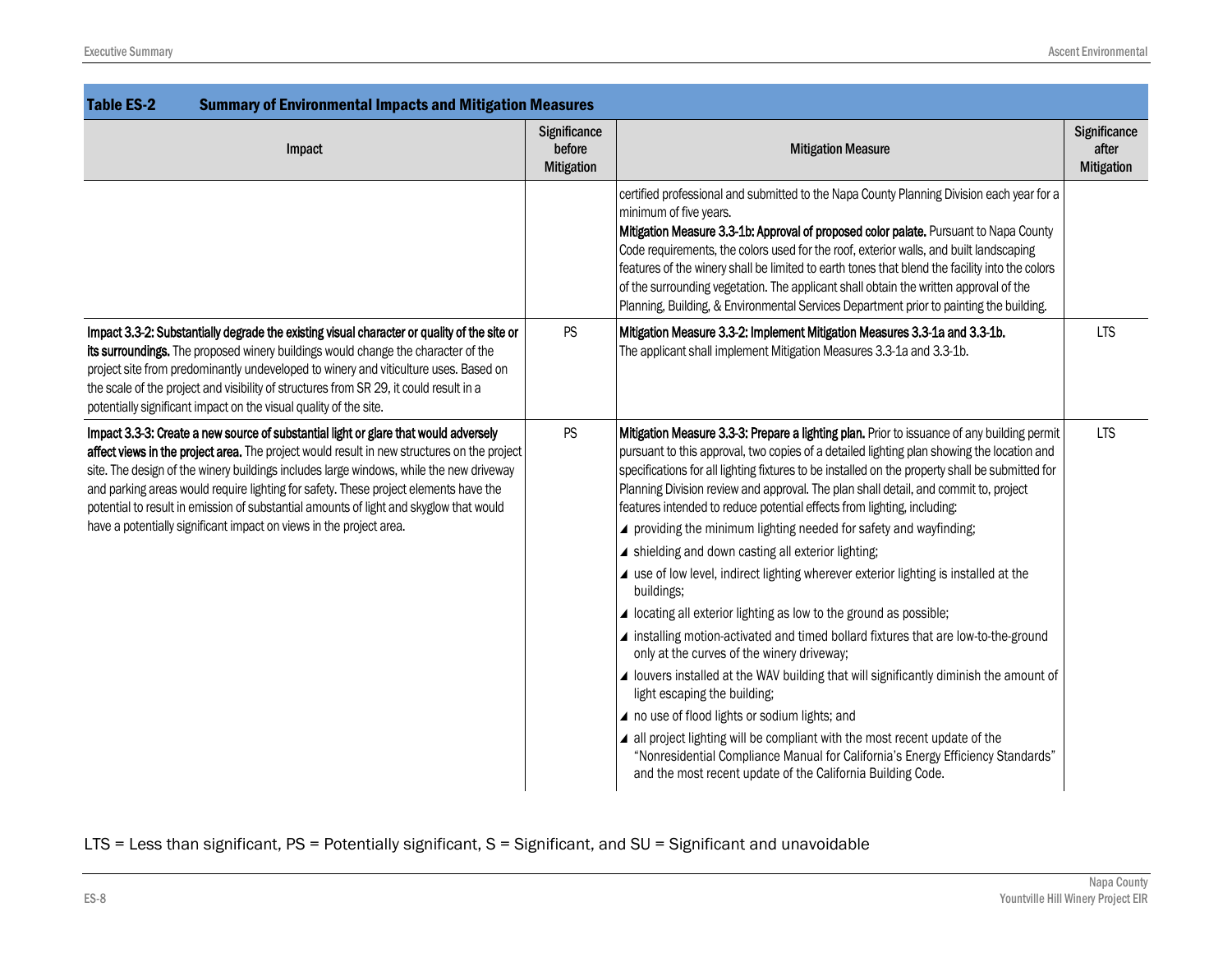| <b>Table ES-2</b><br><b>Summary of Environmental Impacts and Mitigation Measures</b>                                                                                                                                                                                                                                                                                                                                                                                                                                                                                                                                                                   |                                                    |                                                                                                                                                                                                                                                                                                                                                                                                                                                                                                                                                                                                                                                                                                                                                                                                                                                                                                                                                                                                                                                                                                                                                                                                                                                                                                                                                                                                                                                                                                                                                                                                                                                                                                                                                                                                                                                                                                                                                                                                                                                                                                                                                                                                                                                                                                                                                                                                                                                                                                                                                                                                                                                                                                                                                       |                                            |
|--------------------------------------------------------------------------------------------------------------------------------------------------------------------------------------------------------------------------------------------------------------------------------------------------------------------------------------------------------------------------------------------------------------------------------------------------------------------------------------------------------------------------------------------------------------------------------------------------------------------------------------------------------|----------------------------------------------------|-------------------------------------------------------------------------------------------------------------------------------------------------------------------------------------------------------------------------------------------------------------------------------------------------------------------------------------------------------------------------------------------------------------------------------------------------------------------------------------------------------------------------------------------------------------------------------------------------------------------------------------------------------------------------------------------------------------------------------------------------------------------------------------------------------------------------------------------------------------------------------------------------------------------------------------------------------------------------------------------------------------------------------------------------------------------------------------------------------------------------------------------------------------------------------------------------------------------------------------------------------------------------------------------------------------------------------------------------------------------------------------------------------------------------------------------------------------------------------------------------------------------------------------------------------------------------------------------------------------------------------------------------------------------------------------------------------------------------------------------------------------------------------------------------------------------------------------------------------------------------------------------------------------------------------------------------------------------------------------------------------------------------------------------------------------------------------------------------------------------------------------------------------------------------------------------------------------------------------------------------------------------------------------------------------------------------------------------------------------------------------------------------------------------------------------------------------------------------------------------------------------------------------------------------------------------------------------------------------------------------------------------------------------------------------------------------------------------------------------------------------|--------------------------------------------|
| Impact                                                                                                                                                                                                                                                                                                                                                                                                                                                                                                                                                                                                                                                 | <b>Significance</b><br>before<br><b>Mitigation</b> | <b>Mitigation Measure</b>                                                                                                                                                                                                                                                                                                                                                                                                                                                                                                                                                                                                                                                                                                                                                                                                                                                                                                                                                                                                                                                                                                                                                                                                                                                                                                                                                                                                                                                                                                                                                                                                                                                                                                                                                                                                                                                                                                                                                                                                                                                                                                                                                                                                                                                                                                                                                                                                                                                                                                                                                                                                                                                                                                                             | Significance<br>after<br><b>Mitigation</b> |
| 3.4 Biological Resources                                                                                                                                                                                                                                                                                                                                                                                                                                                                                                                                                                                                                               |                                                    |                                                                                                                                                                                                                                                                                                                                                                                                                                                                                                                                                                                                                                                                                                                                                                                                                                                                                                                                                                                                                                                                                                                                                                                                                                                                                                                                                                                                                                                                                                                                                                                                                                                                                                                                                                                                                                                                                                                                                                                                                                                                                                                                                                                                                                                                                                                                                                                                                                                                                                                                                                                                                                                                                                                                                       |                                            |
| Impact 3.4-1: Disturbance to or loss of special-status wildlife species and habitat during<br>construction activities. Implementation of the project, including tree removal, could<br>result in the degradation of habitat and loss of nesting white-tailed kite or loggerhead<br>shrike and roosting special-status bats. Ground-disturbing activities related to the<br>construction activities such as facility demolition, grading, excavation, and tree removal<br>could result in a substantial adverse effect on these species. Therefore, the potential<br>loss of special-status wildlife species would be a potentially significant impact. | PS                                                 | Mitigation Measure 3.4-1a: Avoid or minimize the loss of bird nests. The Applicant shall<br>implement the following measures to avoid or minimize loss the nests of raptors and<br>special-status birds, including white-tailed kite and loggerhead shrike:<br>▲ to the extent feasible, vegetation removal, grading, and other ground disturbing<br>activities shall be carried out during the nonbreeding season (September 1-<br>February 14) for migratory birds.<br>▲ If construction activity is scheduled to occur during the nesting season (February<br>15 to September 15), the Applicant shall utilize a qualified biologist to conduct<br>preconstruction surveys and to identify active nests on and within 500 feet of the<br>project site that could be affected by project construction. The surveys shall be<br>conducted before the approval of grading and/or improvement plans (as<br>applicable) and no less than 14 days and no more than 30 days before the<br>beginning of construction in a particular area. If no nests are found, no further<br>mitigation is required.<br>▲ If active nests are found, impacts shall be avoided by establishment of<br>appropriate buffers around the nests. No project activity shall commence within<br>the buffer area until a qualified biologist confirms that any young have fledged or<br>the nest is no longer active. A 500-foot buffer around raptor nests are generally<br>adequate to protect them from disturbance, but the size of the buffer may be<br>adjusted by a qualified biologist in consultation with CDFW depending on site<br>specific conditions. Monitoring of the nest by a qualified biologist during and after<br>construction activities shall be required if the activity has potential to adversely<br>affect the nest.<br>Mitigation Measure 3.4-1b: Conduct surveys for bats before tree removal or structure<br>demolition, consult with CDFW, and develop exclusion methods and compensatory<br>mitigation if appropriate. Prior to construction, suitable roosting habitat (assumed to be<br>trees or structures on the project site) for roosting bats on the project site shall be<br>surveyed by a qualified biologist. Surveys shall consist of a daytime pedestrian survey<br>looking for evidence of bat use (e.g., guano) and may also include an evening emergence<br>survey to note the presence or absence of bats if warranted. The type of survey will<br>depend on the condition of the potential roosting trees. If no bat roosts are found, then<br>no further study is required. If evidence of bat use is observed, the number and species<br>of bats using the roost shall be determined. Bat detectors may be used to supplement | <b>LTS</b>                                 |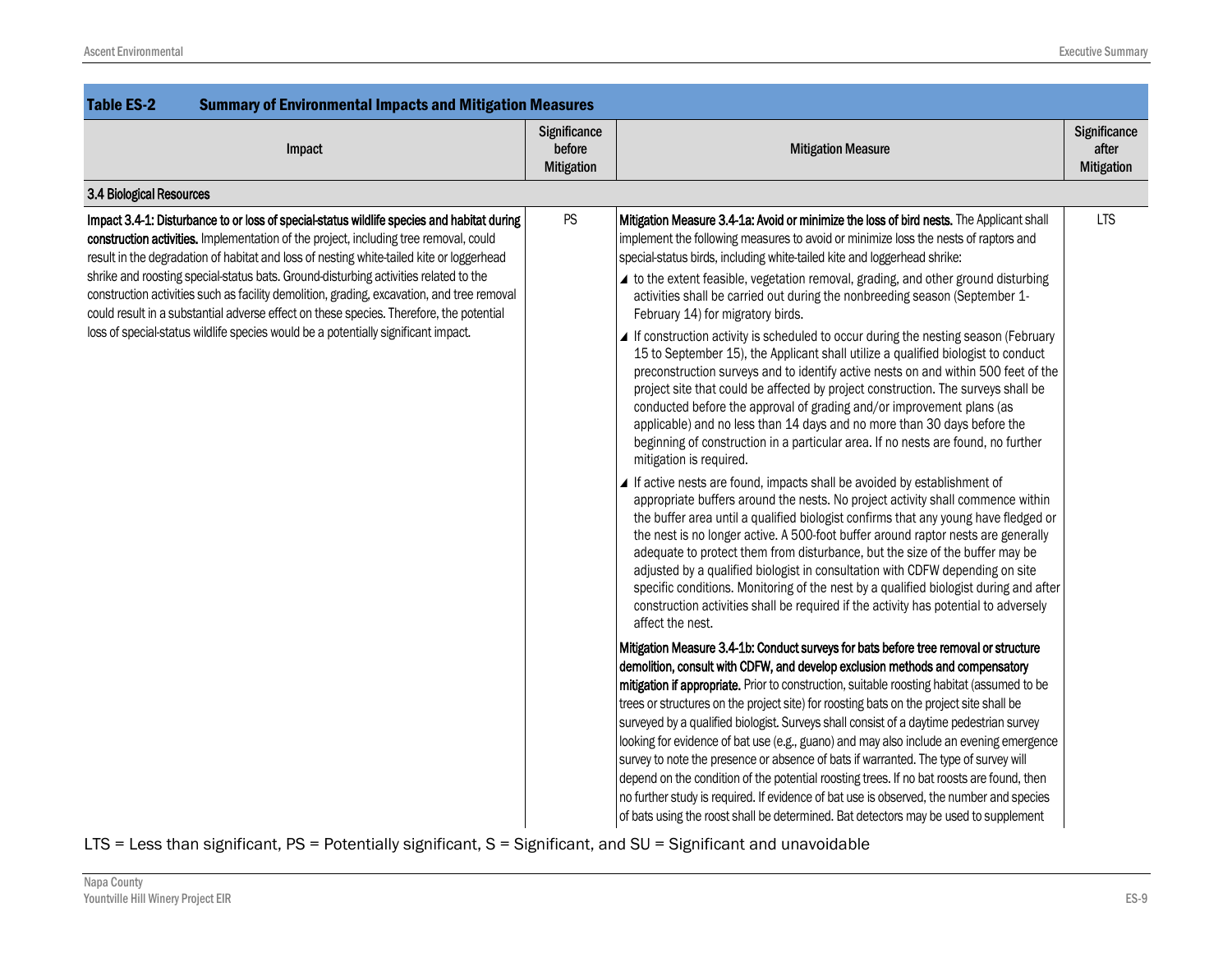| <b>Table ES-2</b><br><b>Summary of Environmental Impacts and Mitigation Measures</b>                                                                                                                                                                                                                                                                                                                                                                                                                                                                                                                                                                                                                                                                                                                                                                                                                           |                                             |                                                                                                                                                                                                                                                                                                                                                                                                                                                                                                                                                                                                                                                                                                                                                                                                                                                                                                                                                                                                                                                                                                                                                                                                                                                                                                                                                                                                                                                                                                                     |                                            |
|----------------------------------------------------------------------------------------------------------------------------------------------------------------------------------------------------------------------------------------------------------------------------------------------------------------------------------------------------------------------------------------------------------------------------------------------------------------------------------------------------------------------------------------------------------------------------------------------------------------------------------------------------------------------------------------------------------------------------------------------------------------------------------------------------------------------------------------------------------------------------------------------------------------|---------------------------------------------|---------------------------------------------------------------------------------------------------------------------------------------------------------------------------------------------------------------------------------------------------------------------------------------------------------------------------------------------------------------------------------------------------------------------------------------------------------------------------------------------------------------------------------------------------------------------------------------------------------------------------------------------------------------------------------------------------------------------------------------------------------------------------------------------------------------------------------------------------------------------------------------------------------------------------------------------------------------------------------------------------------------------------------------------------------------------------------------------------------------------------------------------------------------------------------------------------------------------------------------------------------------------------------------------------------------------------------------------------------------------------------------------------------------------------------------------------------------------------------------------------------------------|--------------------------------------------|
| Impact                                                                                                                                                                                                                                                                                                                                                                                                                                                                                                                                                                                                                                                                                                                                                                                                                                                                                                         | Significance<br>before<br><b>Mitigation</b> | <b>Mitigation Measure</b>                                                                                                                                                                                                                                                                                                                                                                                                                                                                                                                                                                                                                                                                                                                                                                                                                                                                                                                                                                                                                                                                                                                                                                                                                                                                                                                                                                                                                                                                                           | Significance<br>after<br><b>Mitigation</b> |
|                                                                                                                                                                                                                                                                                                                                                                                                                                                                                                                                                                                                                                                                                                                                                                                                                                                                                                                |                                             | survey efforts, but are not required.<br>If roosts of special-status bats are determined to be present and must be removed, the<br>bats shall be excluded from the roosting site before the tree is removed. A program<br>addressing compensation, exclusion methods, and roost removal procedures shall be<br>developed in consultation with CDFW before implementation. Exclusion methods may<br>include use of one-way doors at roost entrances (bats may leave but not reenter), or<br>sealing roost entrances when the site can be confirmed to contain no bats. Exclusion<br>efforts may be restricted during periods of sensitive activity (e.g., during hibernation or<br>while females in maternity colonies are nursing young). The loss of each roost (if any)<br>shall be replaced in consultation with CDFW and may include construction and<br>installation of bat boxes suitable to the bat species and colony size excluded from the<br>original roosting site. If determined necessary during consultation with CDFW,<br>replacement roosts shall be implemented before bats are excluded from the original<br>roost sites. Once the replacement roosts are constructed and it is confirmed that bats are<br>not present in the original roost site, the roost trees may be removed.                                                                                                                                                                                                               |                                            |
| Impact 3.4-2: Loss and/or modification of riparian habitat and fill or other disturbance<br>of waters of the United States during construction. Based on site development plans,<br>construction of a box culvert to replace an existing culvert is expected to avoid fill of<br>waters of the United State including wetlands. However, temporary construction could<br>encroach on and cause removal of riparian vegetation (though above the ordinary high<br>water mark) and cause minor disturbance to soils, which could indirectly and<br>temporarily affect these sensitive habitats. Because grading and excavation could occur<br>close or adjacent to these areas, they could be affected through either removal of<br>vegetation, excessive ground disturbance to the bed and bank, or incidental placement<br>of fill materials in aquatic areas. This would be a potentially significant impact. | PS                                          | Mitigation Measure 3.4-2: Avoid and minimize impacts to sensitive natural communities<br>and compensate for loss of riparian and wetland habitats. As a first priority, the Applicant<br>will seek to avoid impacts to riparian areas and waters of the United States, including<br>wetlands, through various design refinements, educational, and awareness measures.<br>A qualified biologist shall conduct a pre-construction environmental awareness training to<br>educate construction crews about sensitive areas near to the construction footprint and<br>the need for avoidance of areas below the OHWM. Additionally, at the direction of the<br>qualified biologist and prior to construction, these sensitive areas shall be flagged or<br>fenced with brightly visible construction flagging and/or fencing if feasible to ensure that<br>grading, excavation, or other ground-disturbing activities would not occur within these<br>areas. Foot traffic by construction personnel shall also be limited in these areas to<br>prevent the introduction of invasive or weedy species. Periodic inspections during<br>construction shall be conducted by a construction team or monitoring biologist to ensure<br>the fencing/flagging is in good working condition through the construction period.<br>If avoidance of impacts to riparian areas is infeasible, the Applicant shall implement the<br>following measures to minimize the loss and degradation of riparian vegetation/stream<br>habitat: | <b>LTS</b>                                 |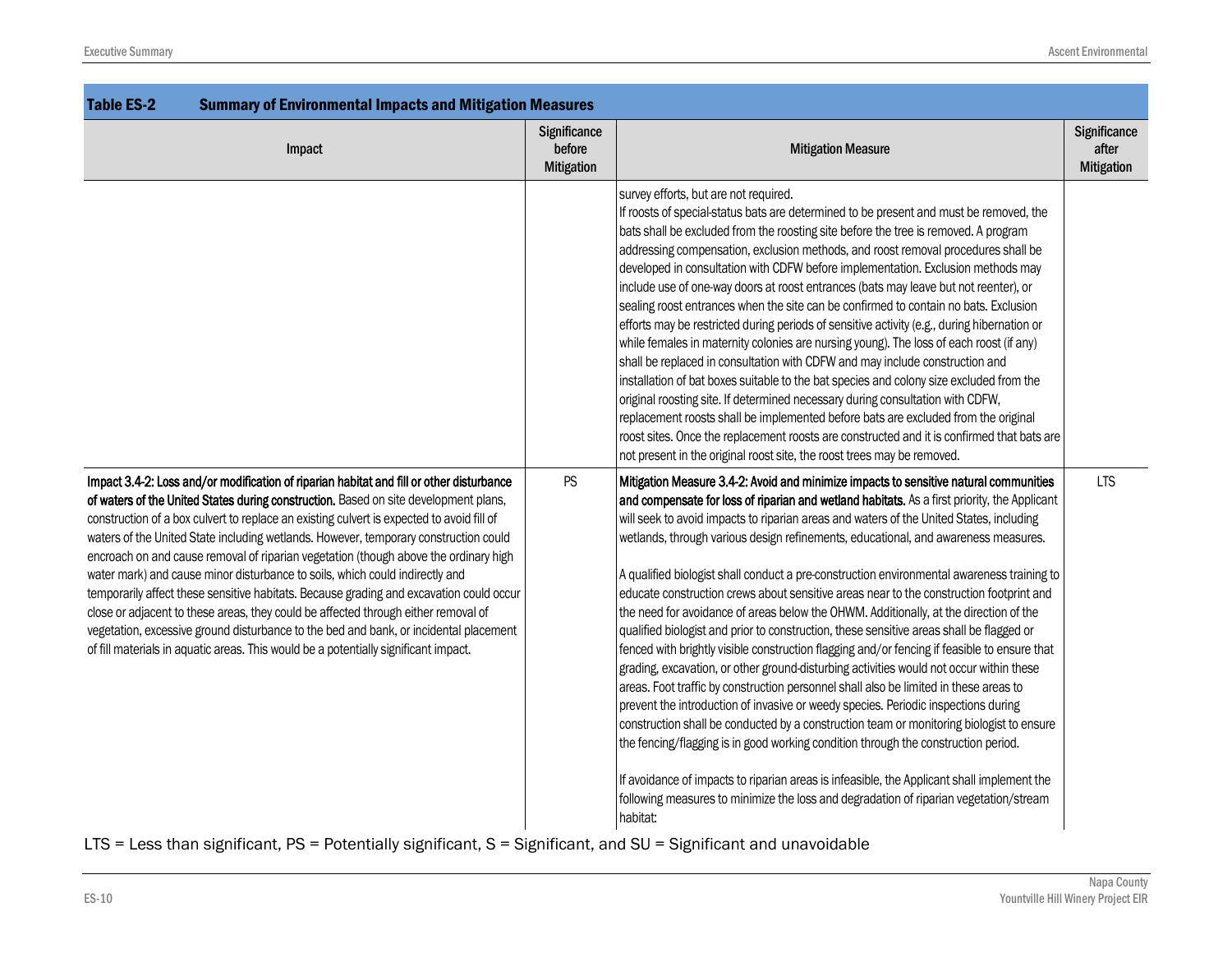| <b>Table ES-2</b><br><b>Summary of Environmental Impacts and Mitigation Measures</b> |                                             |                                                                                                                                                                                                                                                                                                                                                                                                                                                                                                                                                                                                                                                                                                                                                                                                                                                                                                                                                                                                                                                                                                                                                                                                                                                                                                                                                                                                                                                                                                                                                                                                                                                                                                                                                                                                                                                                                                                                                                                                                                                                                                                                                                                                                                                                                                                                                                                                                                                                                                                                                                         |                                            |
|--------------------------------------------------------------------------------------|---------------------------------------------|-------------------------------------------------------------------------------------------------------------------------------------------------------------------------------------------------------------------------------------------------------------------------------------------------------------------------------------------------------------------------------------------------------------------------------------------------------------------------------------------------------------------------------------------------------------------------------------------------------------------------------------------------------------------------------------------------------------------------------------------------------------------------------------------------------------------------------------------------------------------------------------------------------------------------------------------------------------------------------------------------------------------------------------------------------------------------------------------------------------------------------------------------------------------------------------------------------------------------------------------------------------------------------------------------------------------------------------------------------------------------------------------------------------------------------------------------------------------------------------------------------------------------------------------------------------------------------------------------------------------------------------------------------------------------------------------------------------------------------------------------------------------------------------------------------------------------------------------------------------------------------------------------------------------------------------------------------------------------------------------------------------------------------------------------------------------------------------------------------------------------------------------------------------------------------------------------------------------------------------------------------------------------------------------------------------------------------------------------------------------------------------------------------------------------------------------------------------------------------------------------------------------------------------------------------------------------|--------------------------------------------|
| Impact                                                                               | Significance<br>before<br><b>Mitigation</b> | <b>Mitigation Measure</b>                                                                                                                                                                                                                                                                                                                                                                                                                                                                                                                                                                                                                                                                                                                                                                                                                                                                                                                                                                                                                                                                                                                                                                                                                                                                                                                                                                                                                                                                                                                                                                                                                                                                                                                                                                                                                                                                                                                                                                                                                                                                                                                                                                                                                                                                                                                                                                                                                                                                                                                                               | Significance<br>after<br><b>Mitigation</b> |
|                                                                                      |                                             | Prior to beginning construction that could affect the bed or bank of seasonal<br>a.<br>streams, the Applicant shall provide written notification to CDFW describing the<br>proposed activity and including all required information as described under Section<br>1602 of the Fish and Game Code, and pay the applicable notification fees.<br>If CDFW determines, after reviewing the completed notification, that the activity may<br>b.<br>substantially adversely affect a fish or wildlife resource, the Applicant shall obtain a<br>streambed alteration agreement from CDFW and conduct project construction<br>activities in accordance with the agreement, including implementing reasonable<br>measures to protect wildlife resources, such as preconstruction surveys for special-<br>status species, flagging construction limits, establishing no-disturbance buffers for<br>sensitive resources to be avoided, minimizing vegetation removal to the extent<br>possible.<br>If deemed necessary by CDFW, a habitat restoration and maintenance plan that<br>describes the impacts and proposed compensation measures shall be provided to the<br>agency(ies) for their approval prior to installation of the new crossing. Mitigation will be at<br>a minimum 1:1 compensation to loss ratio for native woody species so that a no net loss<br>of mixed riparian woodland will be planted along the drainage channel as mitigation. A<br>higher compensation ratio could be stipulated by CDFW through the Streambed<br>Alteration Agreement process. The mitigation/restoration plan, prepared by a qualified<br>biologist will have the following elements:<br>▲ A list of native trees, including Native Oak trees, and shrubs to be planted, sizes<br>and spacing.<br>▲ Mitigation shall be at minimum 1:1 compensation to loss ratio (for area where<br>vegetation is permanently disturbed).<br>▲ Plant species selected shall be native species adapted to the area and be<br>species known to grow within the existing plant community.<br>▲ Plantings shall be done during the optimal season for the species being planted<br>which is typically in the winter season.<br>▲ An 80 percent survival rate over a period of five years for new plantings shall be<br>the target success criteria.<br>▲ Invasive exotic plant species shall be controlled to the maximum extent<br>practicable to accomplish the revegetation effort. Himalayan blackberry, giant<br>reed, periwinkle and non-native trees such as weeping willow, blackwood acacia, |                                            |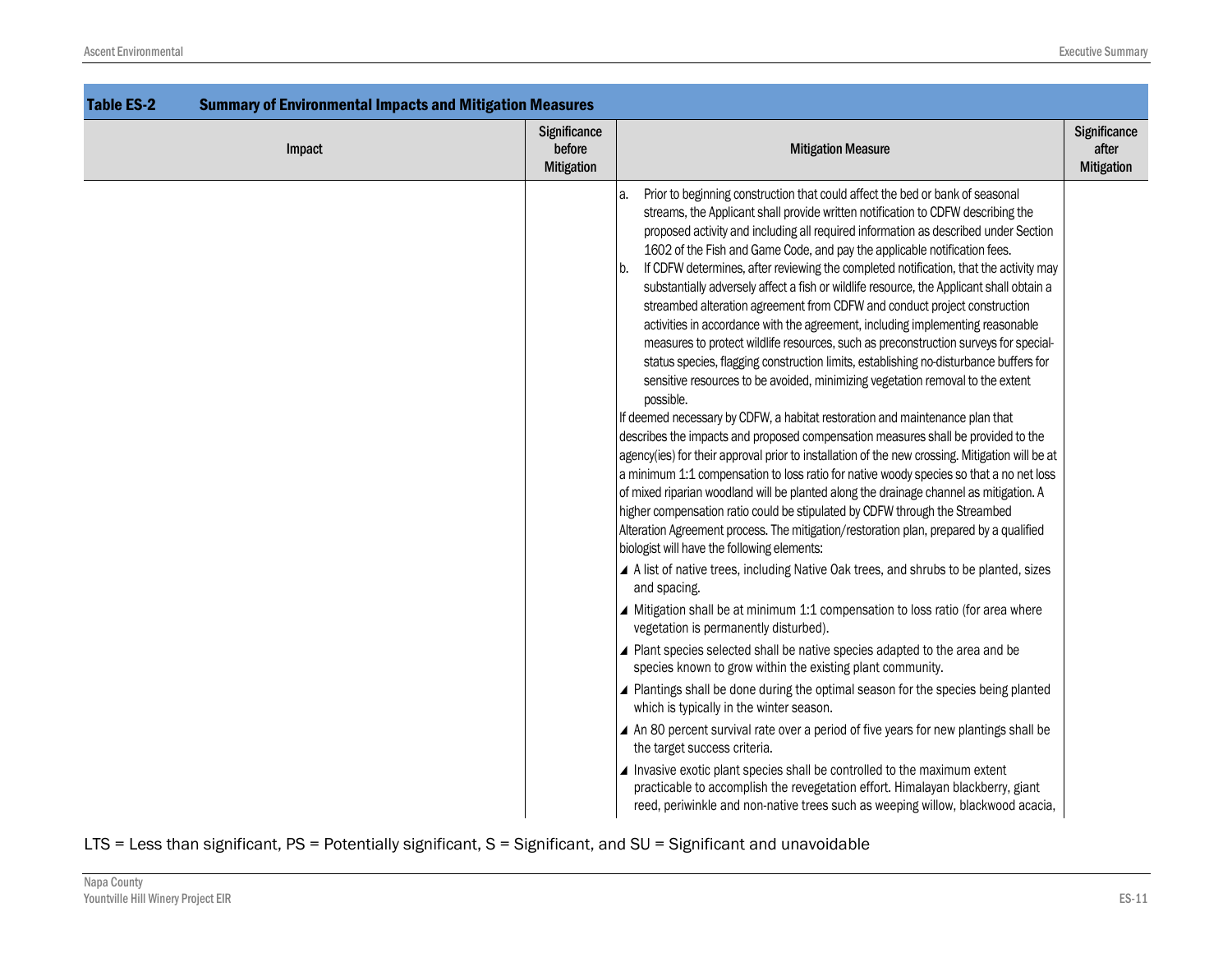| <b>Table ES-2</b><br><b>Summary of Environmental Impacts and Mitigation Measures</b>                                                                                                                                                                                                                                                                                                                                                                                                                                                                                                                                                                                                                                                                                                                                                            |                                             |                                                                                                                                                                                                                                                                                                                                                                                                                                                                                                                                                                                                                                                                                                                                                                                                                                                                                                                                                                                                                                                                                                                                                                                                                                                                                                                                                                                                                                                                                                                                                                                     |                                            |
|-------------------------------------------------------------------------------------------------------------------------------------------------------------------------------------------------------------------------------------------------------------------------------------------------------------------------------------------------------------------------------------------------------------------------------------------------------------------------------------------------------------------------------------------------------------------------------------------------------------------------------------------------------------------------------------------------------------------------------------------------------------------------------------------------------------------------------------------------|---------------------------------------------|-------------------------------------------------------------------------------------------------------------------------------------------------------------------------------------------------------------------------------------------------------------------------------------------------------------------------------------------------------------------------------------------------------------------------------------------------------------------------------------------------------------------------------------------------------------------------------------------------------------------------------------------------------------------------------------------------------------------------------------------------------------------------------------------------------------------------------------------------------------------------------------------------------------------------------------------------------------------------------------------------------------------------------------------------------------------------------------------------------------------------------------------------------------------------------------------------------------------------------------------------------------------------------------------------------------------------------------------------------------------------------------------------------------------------------------------------------------------------------------------------------------------------------------------------------------------------------------|--------------------------------------------|
| Impact                                                                                                                                                                                                                                                                                                                                                                                                                                                                                                                                                                                                                                                                                                                                                                                                                                          | Significance<br>before<br><b>Mitigation</b> | <b>Mitigation Measure</b>                                                                                                                                                                                                                                                                                                                                                                                                                                                                                                                                                                                                                                                                                                                                                                                                                                                                                                                                                                                                                                                                                                                                                                                                                                                                                                                                                                                                                                                                                                                                                           | Significance<br>after<br><b>Mitigation</b> |
|                                                                                                                                                                                                                                                                                                                                                                                                                                                                                                                                                                                                                                                                                                                                                                                                                                                 |                                             | and English hawthorne specifically will be targeted for removal within the<br>restoration area.<br>▲ Chemical control of invasive exotic plant species shall be conducted by a certified<br>pesticide applicator per labeled directions and all other federal, state, and local<br>laws and regulations and will be certified for use in an aquatic environment.<br>▲ All disturbed areas shall be seeded with a native herbaceous seed mix to be<br>developed as part of the restoration plan.<br>▲ An annual report shall be prepared each year for a minimum of five years and<br>submitted to Napa County Planning Division, and CDFW that describes the<br>revegetation effort, survival of the plantings and any recommendations for<br>maintenance and work needed to ensure a successful restoration effort.<br>▲ Work in the drainage should be conducted when the creek is dry, generally after<br>the month of June                                                                                                                                                                                                                                                                                                                                                                                                                                                                                                                                                                                                                                                      |                                            |
| Impact 3.4-3: Conflict with Napa County General Plan policies. The project would be<br>consistent with Napa County General Plan policies regarding conservation of most fish<br>and wildlife resources by minimizing, where feasible, the extent of new development in<br>biologically sensitive areas such as the drainages surrounding the project and<br>implementing mitigation for potential effects to riparian resources. However, Napa<br>County General Plan Policy Con-24 addresses the preservation of oak woodland and<br>according to the policy, oak woodland must be preserved or replaced at a ratio of 2:1<br>(minimum) when retention is infeasible. The project includes removal of oak woodland<br>but would not meet the 2:1 replacement/preservation minimum criteria. This would be<br>a potentially significant impact. | <b>PS</b>                                   | Mitigation Measure 3.4-3: Design a planting plan to include minimum ratio of area<br>impacted by the project. Prior to removal of oak woodland, the Applicant shall prepare a<br>planting plan. This plan shall demonstrate the replacement of oak woodland or<br>preservation of like habitat at a minimum 2:1 ratio for either number of trees removed or<br>canopy area affected that cannot feasibly be retained as stipulated by Napa County<br>General Plan Policy CON-24. This may include increasing the number of native oaks<br>planned to be planted (from the current planned number of 143 to at least twice the<br>number of oak trees removed, estimated to be an additional 79 oak trees). Alternatively,<br>the Applicant could choose to implement replacement plantings and preserve some or all<br>of the existing oak trees on-site from future disturbance in perpetuity. The Applicant<br>would need to enter into a conservation agreement with the County. Approximately 4.2<br>acres of oak woodland would remain on-site and could meet the minimum preservation<br>requirements absent replacement plantings. Prior to issuance of a grading permit, the<br>Applicant must demonstrate that its oak tree replacement plan meets the<br>replacement/preservation requirements of County Policy CON-24. This plan shall be<br>prepared by a qualified landscape architect and shall be approved by Napa County. The<br>plan shall document that a minimum of 80 percent survival rate of replaced trees shall<br>be achieved over a period of five years. | <b>LTS</b>                                 |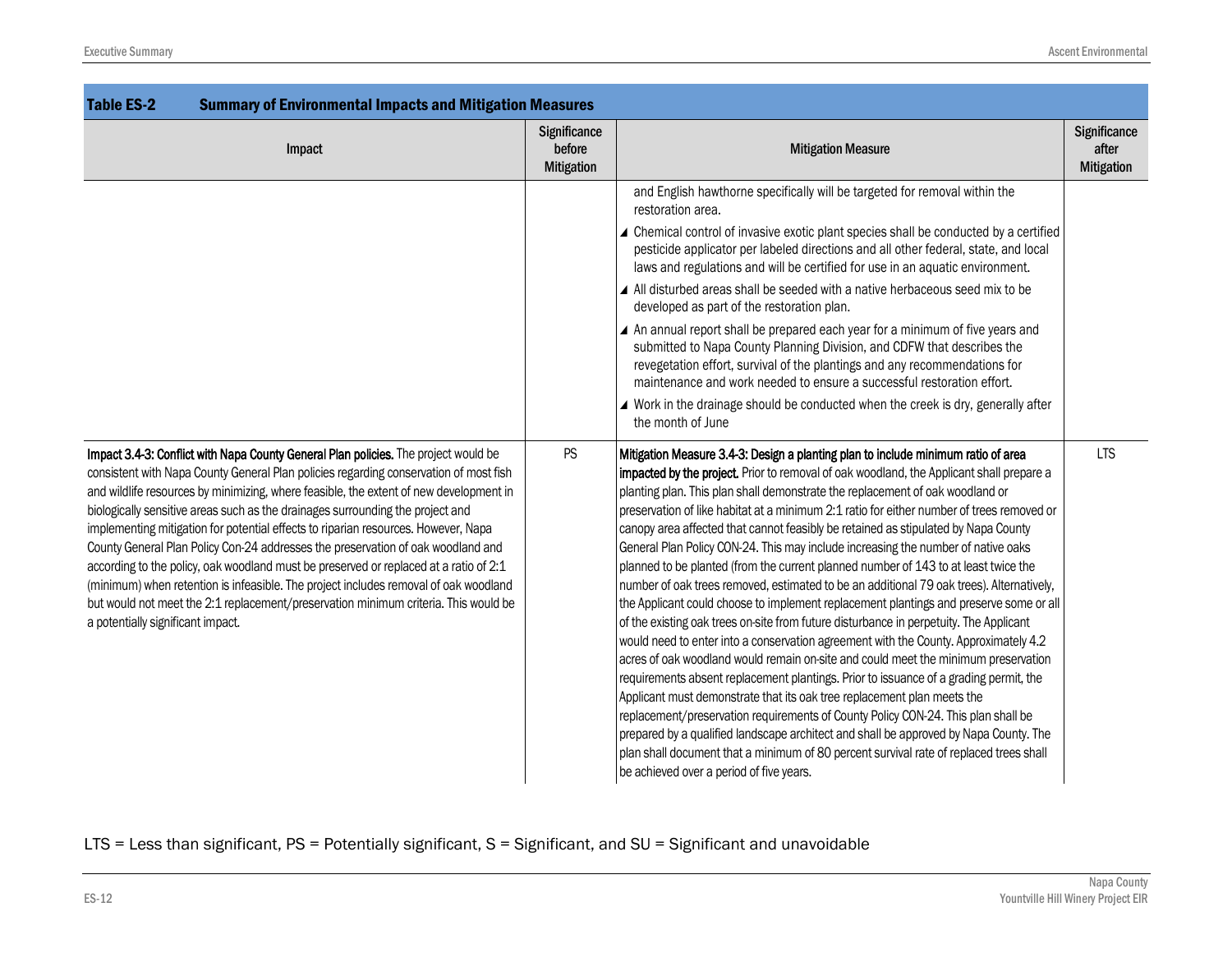| <b>Table ES-2</b><br><b>Summary of Environmental Impacts and Mitigation Measures</b>                                                                                                                                                                                                                                                                                                                                                                                                                                                                                                                                                                                                                                                                                                                                                                                                                                                                                                                                                                                                                                                                                                                                                                                                                                   |                                             |                            |                                            |
|------------------------------------------------------------------------------------------------------------------------------------------------------------------------------------------------------------------------------------------------------------------------------------------------------------------------------------------------------------------------------------------------------------------------------------------------------------------------------------------------------------------------------------------------------------------------------------------------------------------------------------------------------------------------------------------------------------------------------------------------------------------------------------------------------------------------------------------------------------------------------------------------------------------------------------------------------------------------------------------------------------------------------------------------------------------------------------------------------------------------------------------------------------------------------------------------------------------------------------------------------------------------------------------------------------------------|---------------------------------------------|----------------------------|--------------------------------------------|
| Impact                                                                                                                                                                                                                                                                                                                                                                                                                                                                                                                                                                                                                                                                                                                                                                                                                                                                                                                                                                                                                                                                                                                                                                                                                                                                                                                 | Significance<br>before<br><b>Mitigation</b> | <b>Mitigation Measure</b>  | Significance<br>after<br><b>Mitigation</b> |
| 3.5 Noise                                                                                                                                                                                                                                                                                                                                                                                                                                                                                                                                                                                                                                                                                                                                                                                                                                                                                                                                                                                                                                                                                                                                                                                                                                                                                                              |                                             |                            |                                            |
| Impact 3.5-1: Short-term, construction-related noise impacts. Project construction<br>activities would involve the use of heavy construction equipment that generates noise.<br>In addition, blasting for excavation of cave areas could potentially be required that<br>would also generate substantial noise levels. A single-family residence is located off site<br>approximately 650 feet from the construction center and 460 feet from potential<br>blasting areas. Based on construction noise modeling, construction activities could<br>reach a maximum noise level at the nearest off-site residence of 67 dB Lmax and 65<br>dB Leq. These noise levels would not exceed the Napa County noise standards for<br>construction noise (i.e., 75 dBA during the daytime and 65 dBA during the nighttime).<br>Further, construction activities would be limited to the daytime hours when people are<br>less likely to be at home and, therefore, not as affected by noise. Short-term<br>construction noise would not result in the exposure of persons to or generation of noise<br>levels in excess of applicable standards, or a substantial temporary increase in ambient<br>noise levels in the project vicinity above levels existing without the project. This impact<br>would be less than significant. | <b>LTS</b>                                  | No mitigation is required. | <b>LTS</b>                                 |
| Impact 3.5-2: Short-term, construction-related vibration impacts. Project construction<br>activities would involve the use of heavy construction equipment and potential blasting<br>for construction of the upper and lower caves. Thus, blasting would be the greatest<br>source of ground vibration. A single-family residence and a barn structure are the<br>nearest vibration-sensitive land uses to the potential blasting at the lower cave. The<br>upper cave location is over 500 feet from any structure or sensitive land use and,<br>therefore, blasting at this location would not have adverse effects to people or<br>structures. Based on reference ground vibration and noise levels, blasting activities<br>would not exceed the recommended levels for structural damage or human disturbance<br>at the nearby structures. This impact would be less than significant.                                                                                                                                                                                                                                                                                                                                                                                                                             | <b>LTS</b>                                  | No mitigation is required. | <b>LTS</b>                                 |
| Impact 3.5-3: Long-term increase in noise levels from operation of on-site stationary<br>noise sources. The project would include new stationary noise sources such as bottling<br>facilities and on-site marketing events that generate noise from music and from people<br>congregating/talking. Bottling activities would occur during normal business hours and<br>would not continue into the night, when people are more sensitive to noise and ambient<br>levels are typically the quietest. Further, project-generated stationary noise sources<br>would not result in noise levels that exceed applicable Napa County noise standards or                                                                                                                                                                                                                                                                                                                                                                                                                                                                                                                                                                                                                                                                      | <b>LTS</b>                                  | No mitigation is required. | <b>LTS</b>                                 |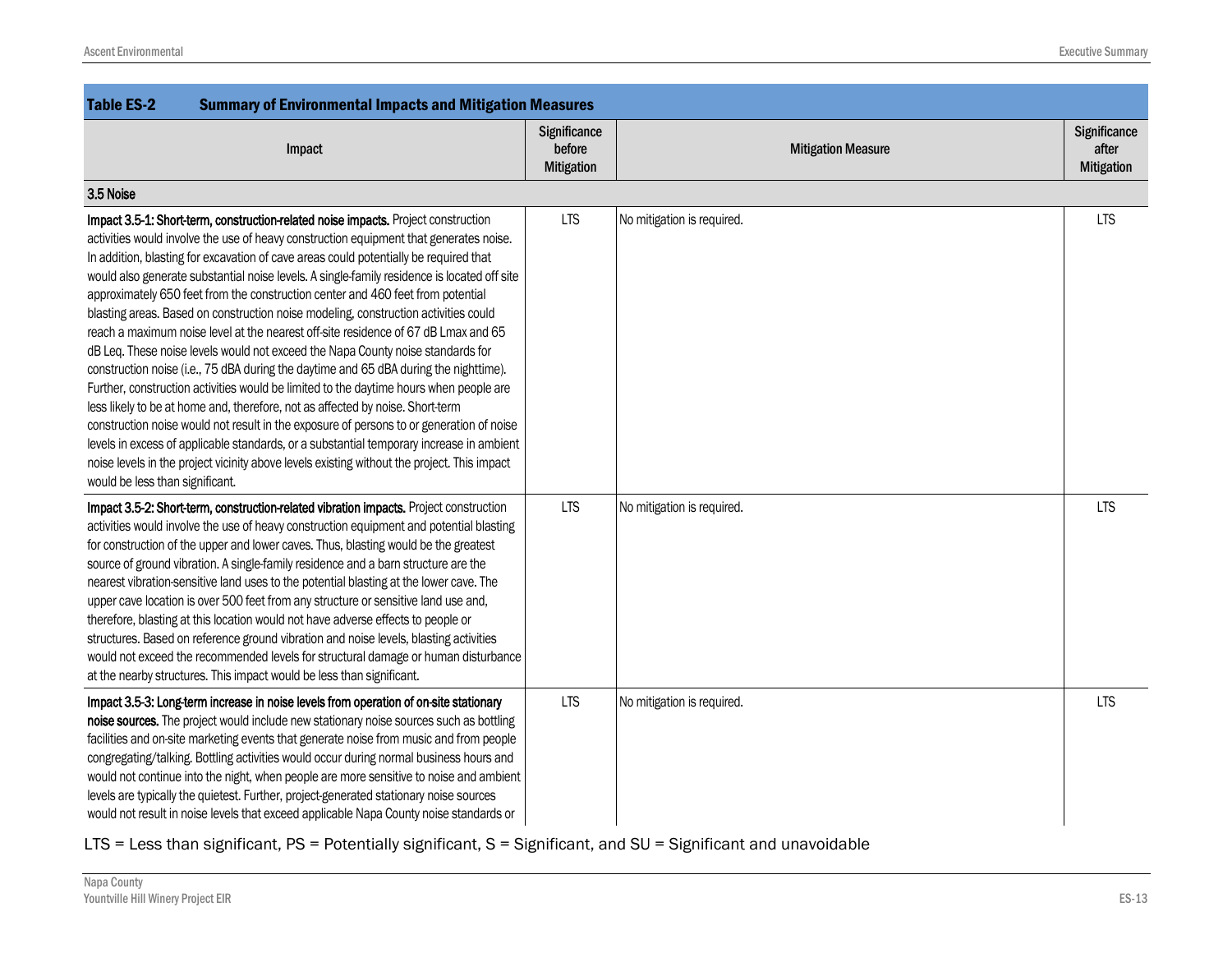| <b>Table ES-2</b><br><b>Summary of Environmental Impacts and Mitigation Measures</b>                                                                                                                                                                                                                                                                                                                                                                                                                                                                                                                                                                                                                                                                                                                                                |                                             |                            |                                            |
|-------------------------------------------------------------------------------------------------------------------------------------------------------------------------------------------------------------------------------------------------------------------------------------------------------------------------------------------------------------------------------------------------------------------------------------------------------------------------------------------------------------------------------------------------------------------------------------------------------------------------------------------------------------------------------------------------------------------------------------------------------------------------------------------------------------------------------------|---------------------------------------------|----------------------------|--------------------------------------------|
| Impact                                                                                                                                                                                                                                                                                                                                                                                                                                                                                                                                                                                                                                                                                                                                                                                                                              | Significance<br>before<br><b>Mitigation</b> | <b>Mitigation Measure</b>  | Significance<br>after<br><b>Mitigation</b> |
| levels that would result in a substantial long-term increase in noise. This impact would<br>be less than significant.                                                                                                                                                                                                                                                                                                                                                                                                                                                                                                                                                                                                                                                                                                               |                                             |                            |                                            |
| Impact 3.5-4: Project-related traffic noise increase. Traffic generated by the project<br>would result in less than 1 dB increase in traffic noise on SR 29. This level of noise<br>increase would not be perceptible to the human ear and, therefore, would not be<br>considered a substantial increase in noise. This impact would be less than significant.                                                                                                                                                                                                                                                                                                                                                                                                                                                                      | <b>LTS</b>                                  | No mitigation is required. | <b>LTS</b>                                 |
| 3.6 Transportation                                                                                                                                                                                                                                                                                                                                                                                                                                                                                                                                                                                                                                                                                                                                                                                                                  |                                             |                            |                                            |
| Impact 3.6-1: Arterial level of service impacts (Project and Cumulative). Trips generated<br>by the project were added to Existing, Near-Term, and Cumulative arterial traffic<br>volumes to obtain Plus Project volumes on SR 29 north and south of the Project<br>Driveway. Under Existing and Near-Term Plus Project conditions, the project would<br>contribute vehicular traffic on SR 29, but would not cause it to worsen from the<br>currently acceptable LOS to an unacceptable LOS. Under Cumulative weekday p.m.<br>peak hour conditions, the arterial would continue to operate at unacceptable levels<br>(LOS E-F), but the project contribution would be below the one percent threshold of<br>significance. Thus, the project and cumulative impacts on arterial level of service would<br>be less than significant. | <b>LTS</b>                                  | No mitigation is required. | <b>LTS</b>                                 |
| Impact 3.6-2: Existing Plus Project intersection level of service impacts. Trips generated<br>by the project were added to Existing traffic volumes to obtain Existing Plus Project<br>turning movement volumes (Exhibit 3.6-6). Under Existing Plus Project conditions, the<br>project would contribute vehicular traffic at the study intersection but would not cause it<br>to worsen from the currently acceptable LOS to an unacceptable LOS, and signal<br>warrants would not be met. Therefore, the project would result in a less-than-significant<br>impact under Existing Plus Project Conditions.                                                                                                                                                                                                                        | <b>LTS</b>                                  | No mitigation is required. | <b>LTS</b>                                 |
| Impact 3.6-3: Near-Term Plus Project intersection level of service impacts. Trips<br>generated by the project were added to Near-Term traffic volumes to obtain Near-Term<br>Plus Project turning movement volumes (Exhibit 3.6-7). Under Near-Term Plus Project<br>conditions, the project would contribute vehicular traffic at the study intersection, but<br>would not cause it to worsen from the currently acceptable LOS to an unacceptable<br>LOS, and signal warrants would not be met. Therefore, the project would result in a less-<br>than-significant impact under Near-Term Plus Project Conditions.                                                                                                                                                                                                                 | <b>LTS</b>                                  | No mitigation is required. | <b>LTS</b>                                 |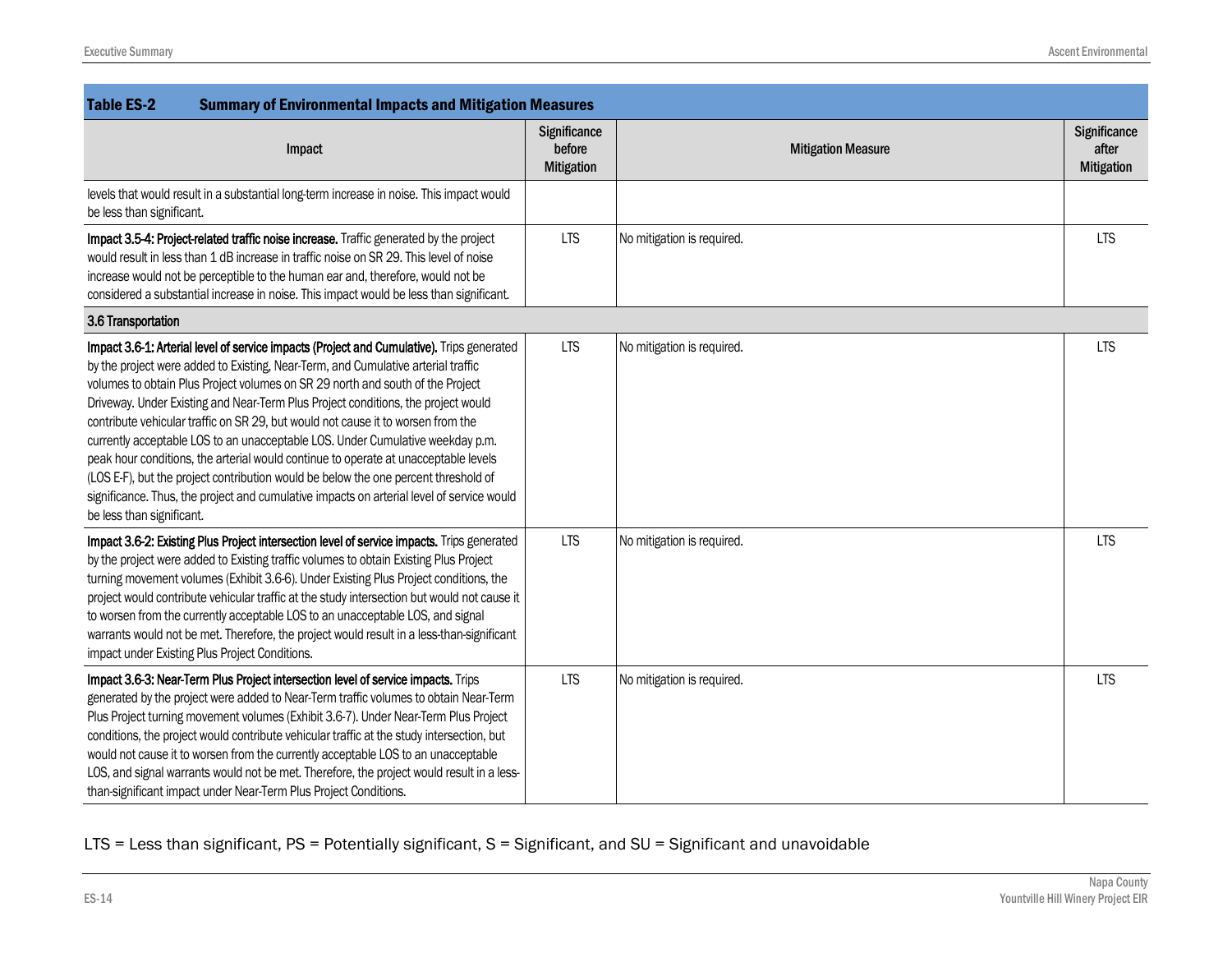| <b>Table ES-2</b><br><b>Summary of Environmental Impacts and Mitigation Measures</b>                                                                                                                                                                                                                                                                                                                                                                                                                                                                                                            |                                             |                                                                                                                                                                                                                                                                                                                                                                                                                                                                                                                                                                                                                                                                         |                                            |
|-------------------------------------------------------------------------------------------------------------------------------------------------------------------------------------------------------------------------------------------------------------------------------------------------------------------------------------------------------------------------------------------------------------------------------------------------------------------------------------------------------------------------------------------------------------------------------------------------|---------------------------------------------|-------------------------------------------------------------------------------------------------------------------------------------------------------------------------------------------------------------------------------------------------------------------------------------------------------------------------------------------------------------------------------------------------------------------------------------------------------------------------------------------------------------------------------------------------------------------------------------------------------------------------------------------------------------------------|--------------------------------------------|
| Impact                                                                                                                                                                                                                                                                                                                                                                                                                                                                                                                                                                                          | Significance<br>before<br><b>Mitigation</b> | <b>Mitigation Measure</b>                                                                                                                                                                                                                                                                                                                                                                                                                                                                                                                                                                                                                                               | Significance<br>after<br><b>Mitigation</b> |
| Impact 3.6-4: Cumulative Plus Project intersection level of service impacts. Trips<br>generated by the project were added to Cumulative traffic volumes to obtain Cumulative<br>Plus Project turning movement volumes (Exhibit 3.6-8). Under Cumulative Plus Project<br>conditions, the project would contribute vehicular traffic at the study intersection, which<br>would continue to operate at unacceptable LOS, but peak hour signal warrants would<br>not be met. Therefore, the project would contribute to a less-than-significant impact<br>under Cumulative Plus Project Conditions. | <b>LTS</b>                                  | No mitigation is required.                                                                                                                                                                                                                                                                                                                                                                                                                                                                                                                                                                                                                                              | <b>LTS</b>                                 |
| Impact 3.6-5: Marketing event-related traffic impacts. The number of proposed<br>marketing and special events is 58 per year, of varying scale from 50 to 200 guests.<br>Additional traffic associated with these events depending on their time could be<br>substantial and could result in an exceedance of typical traffic for the winery, and traffic<br>associated with the events could result in the exceedance of adopted thresholds. This<br>would be a significant impact.                                                                                                            | $\mathsf S$                                 | Mitigation Measure 3.6-5: Prepare a marketing event transportation plan. The Applicant<br>shall prepare a marketing event transportation plan in consultation with Napa County.<br>The plan shall identify the type and size of events and shall identify the expected arrival<br>and departure times for staff and guests of the events. The purpose of the plan will be to<br>ensure that marketing events are planned and employee shifts scheduled to avoid staff<br>and event-related visitor vehicle trips during the weekday p.m. peak period (4-6 p.m.) and<br>weekend afternoon peak period (1-3 p.m.) so that adopted traffic thresholds are not<br>exceeded. | <b>LTS</b>                                 |
| Impact 3.6-6: Construction-related traffic impacts. Traffic generated during project<br>construction would be attributable to trucks and construction workers' trips to and from<br>the site. These trips could result in impacts to the operation of the study intersection.<br>However, the Applicant has agreed to stagger work shifts so that they do not occur<br>during the peak commute periods. Therefore, no significant construction traffic impacts<br>would be anticipated. This would be a less-than-significant impact.                                                           | <b>LTS</b>                                  | No mitigation is required.                                                                                                                                                                                                                                                                                                                                                                                                                                                                                                                                                                                                                                              | <b>LTS</b>                                 |
| Impact 3.6-7: Pedestrian and bicycle facilities impacts. Currently, SR 29 has wide<br>striped shoulder areas (unofficial Class II bike lanes) in both directions. The project<br>would provide two bicycle racks on-site to accommodate visitors or staff who may wish<br>to bike to the site. Further, the project would not conflict with any of the County's plans<br>to implement pedestrian and/or bicycle improvements in the project area. This would<br>be a less-than-significant impact.                                                                                              | <b>LTS</b>                                  | No mitigation is required.                                                                                                                                                                                                                                                                                                                                                                                                                                                                                                                                                                                                                                              | <b>LTS</b>                                 |
| Impact 3.6-8: Access and circulation impacts - internal pedestrian circulation. The<br>project includes three proposed parking lots throughout the project site. Employees and<br>delivery trucks would use the Lower Cave lot, while visitors would be directed to the<br>Upper Cave lot and, from there, would access the upper building through the caves.<br>Further, each of the three parking lots would include one van-accessible parking<br>space. Therefore, because each parking lot would include accessible parking spaces                                                         | <b>LTS</b>                                  | No mitigation is required.                                                                                                                                                                                                                                                                                                                                                                                                                                                                                                                                                                                                                                              | <b>LTS</b>                                 |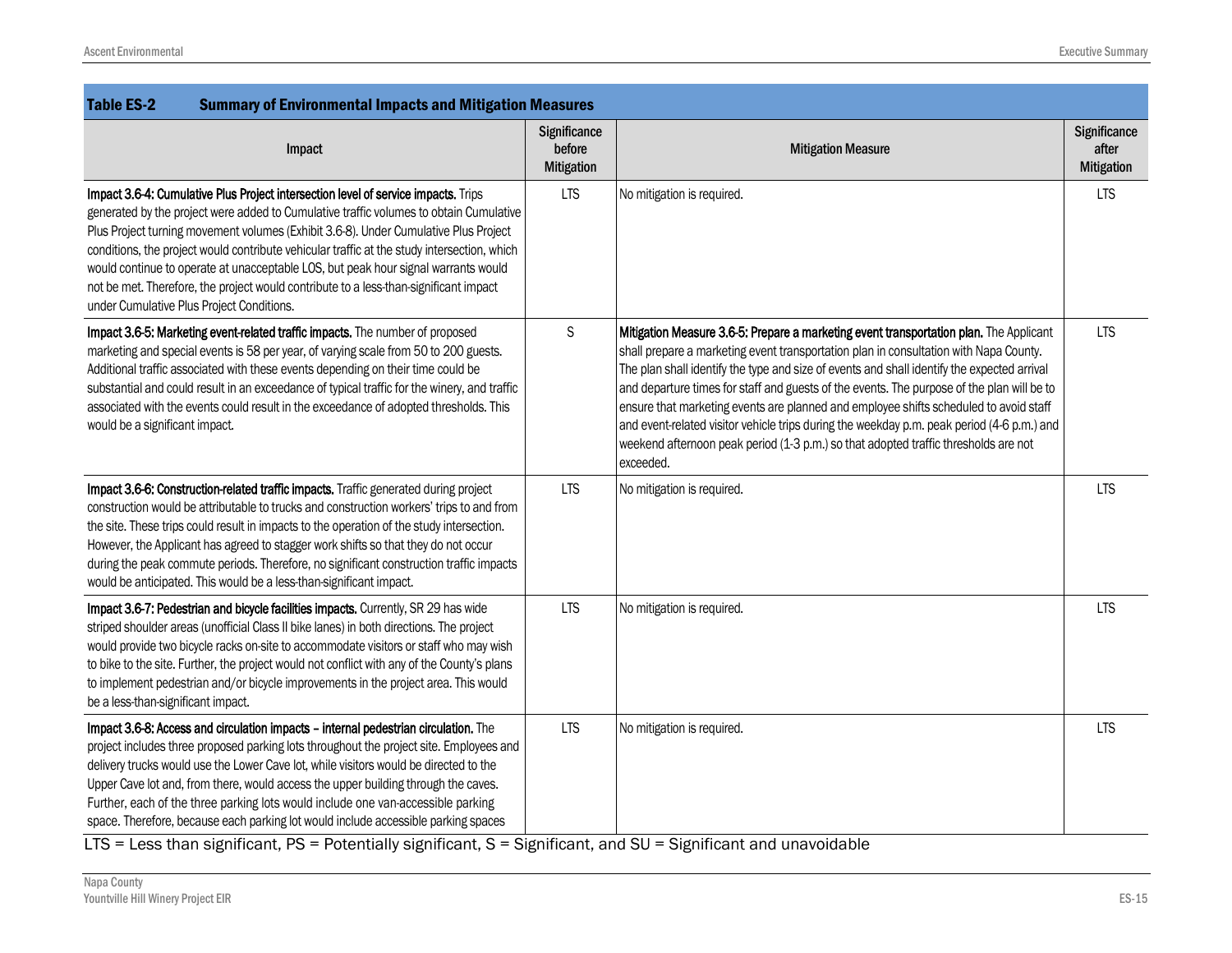| <b>Table ES-2</b><br><b>Summary of Environmental Impacts and Mitigation Measures</b>                                                                                                                                                                                                                                                                                                                                                                                                                                              |                                             |                                                                                                                                                                                                                                                                                                                                                                                                                                                                                                                                                             |                                            |
|-----------------------------------------------------------------------------------------------------------------------------------------------------------------------------------------------------------------------------------------------------------------------------------------------------------------------------------------------------------------------------------------------------------------------------------------------------------------------------------------------------------------------------------|---------------------------------------------|-------------------------------------------------------------------------------------------------------------------------------------------------------------------------------------------------------------------------------------------------------------------------------------------------------------------------------------------------------------------------------------------------------------------------------------------------------------------------------------------------------------------------------------------------------------|--------------------------------------------|
| Impact                                                                                                                                                                                                                                                                                                                                                                                                                                                                                                                            | Significance<br>before<br><b>Mitigation</b> | <b>Mitigation Measure</b>                                                                                                                                                                                                                                                                                                                                                                                                                                                                                                                                   | Significance<br>after<br><b>Mitigation</b> |
| and adequate pedestrian access would be provided through the caves, onsite internal<br>pedestrian access would be adequate and less than significant.                                                                                                                                                                                                                                                                                                                                                                             |                                             |                                                                                                                                                                                                                                                                                                                                                                                                                                                                                                                                                             |                                            |
| Impact 3.6-9: Access and circulation impacts - adequate driveway sight distance. The<br>Project Driveway would be relocated approximately 120 feet south of the current<br>driveway location and would provide a corner-sight distance of 660 feet in accordance<br>with Caltrans Highway Design Manual requirements. Because adequate sight distance<br>would be provided to allow the safe entry and departure of vehicles in accordance with<br>Caltrans standards, this impact would be less than significant.                | <b>LTS</b>                                  | No mitigation is required.                                                                                                                                                                                                                                                                                                                                                                                                                                                                                                                                  | <b>LTS</b>                                 |
| Impact 3.6-10: Access and circulation impacts - adequate emergency vehicle<br>circulation. The project's site plan has been reviewed and the internal circulation and<br>the project driveway (upon project construction) were found to be adequate. The<br>Registered Professional Engineer, Hugh Alexander Linn, conducted a truck turning<br>analysis and verified the adequacy of internal truck circulation and emergency vehicle<br>access. Therefore, the impact to access and circulation would be less than significant. | <b>LTS</b>                                  | No mitigation is required.                                                                                                                                                                                                                                                                                                                                                                                                                                                                                                                                  | <b>LTS</b>                                 |
| Impact 3.6-11: Access and circulation impacts - southbound access to project<br>driveway. With project implementation, the existing site driveway would be relocated<br>about 120 feet to the south. The design of the southbound access driveway via a two-<br>way left turn lane (TWLTL) does not conflict with the California Highway Design Manual,<br>and would not substantially increase safety hazards for vehicles entering and departing<br>from the site. Therefore, this impact would be less than significant.       | <b>LTS</b>                                  | No mitigation is required.                                                                                                                                                                                                                                                                                                                                                                                                                                                                                                                                  | <b>LTS</b>                                 |
| Impact 3.6-12: Safety impacts. The project would be designed to meet all of the design<br>and safety standards established by the County, and would provide adequate sight<br>distances for vehicles entering and exiting the site. No safety impacts from hazardous<br>design features would occur. This would be a less-than-significant impact.                                                                                                                                                                                | <b>LTS</b>                                  | No mitigation is required.                                                                                                                                                                                                                                                                                                                                                                                                                                                                                                                                  | <b>LTS</b>                                 |
| 3.7 Greenhouse Gas Emissions                                                                                                                                                                                                                                                                                                                                                                                                                                                                                                      |                                             |                                                                                                                                                                                                                                                                                                                                                                                                                                                                                                                                                             |                                            |
| Impact 3.7-1: Project-generated greenhouse gas emissions. The level of GHG emissions<br>associated with the proposed project would exceed the threshold of 1,100 MT<br>CO <sub>2</sub> e/year. Therefore, implementation of the proposed project would result in a<br>substantial cumulative contribution to GHG emissions and conflict with the objective of<br>Napa County General Plan Policy CON-65, which aims to reduce GHG emissions in the<br>county. This would be a significant impact.                                 | $\mathsf S$                                 | Mitigation Measure 3.7-1: Incorporate design features into project to reduce project-<br>related operational GHG emissions. In addition to meeting LEED standards as part of<br>the project, the applicant shall:<br>▲ Install an array of solar panels on and/or around the new facility to meet the<br>facility's full electricity demand on a year-round basis and additional solar panels,<br>as feasible, to offset GHG emissions exceeding annual BAAQMD thresholds. A<br>765-kW solar panel system would be needed to generate enough emissions-free | <b>LTS</b>                                 |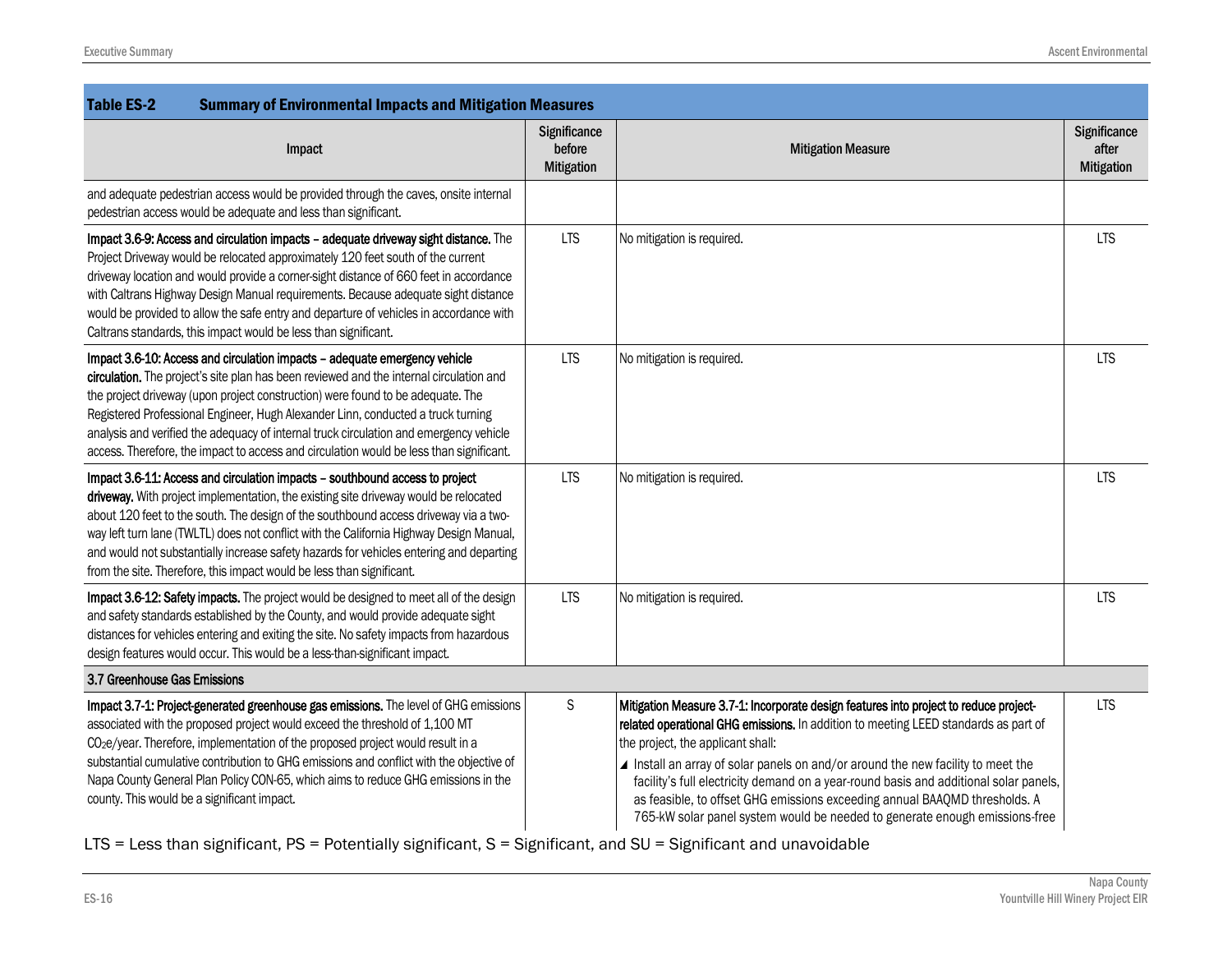| <b>Table ES-2</b> | <b>Summary of Environmental Impacts and Mitigation Measures</b> |                                             |                                                                                                                                                                                                                                                                                                                                                                                                                                                                                                                                                                                                                                                                                                                                                                                                                                                                                                                                                                                                                                                                                                                                                                                                                                                                                                                                                                                                                                                                                                                                                                                                                                                                                                                                                                                                                                                                                                                                                                                                                                                                                                                                                                                                                                                                                                                                                                                                                                                                                                                                                                                                                                                                                                                                                                                                                                                                                                                                                                                                                |                                            |
|-------------------|-----------------------------------------------------------------|---------------------------------------------|----------------------------------------------------------------------------------------------------------------------------------------------------------------------------------------------------------------------------------------------------------------------------------------------------------------------------------------------------------------------------------------------------------------------------------------------------------------------------------------------------------------------------------------------------------------------------------------------------------------------------------------------------------------------------------------------------------------------------------------------------------------------------------------------------------------------------------------------------------------------------------------------------------------------------------------------------------------------------------------------------------------------------------------------------------------------------------------------------------------------------------------------------------------------------------------------------------------------------------------------------------------------------------------------------------------------------------------------------------------------------------------------------------------------------------------------------------------------------------------------------------------------------------------------------------------------------------------------------------------------------------------------------------------------------------------------------------------------------------------------------------------------------------------------------------------------------------------------------------------------------------------------------------------------------------------------------------------------------------------------------------------------------------------------------------------------------------------------------------------------------------------------------------------------------------------------------------------------------------------------------------------------------------------------------------------------------------------------------------------------------------------------------------------------------------------------------------------------------------------------------------------------------------------------------------------------------------------------------------------------------------------------------------------------------------------------------------------------------------------------------------------------------------------------------------------------------------------------------------------------------------------------------------------------------------------------------------------------------------------------------------------|--------------------------------------------|
|                   | Impact                                                          | Significance<br>before<br><b>Mitigation</b> | <b>Mitigation Measure</b>                                                                                                                                                                                                                                                                                                                                                                                                                                                                                                                                                                                                                                                                                                                                                                                                                                                                                                                                                                                                                                                                                                                                                                                                                                                                                                                                                                                                                                                                                                                                                                                                                                                                                                                                                                                                                                                                                                                                                                                                                                                                                                                                                                                                                                                                                                                                                                                                                                                                                                                                                                                                                                                                                                                                                                                                                                                                                                                                                                                      | Significance<br>after<br><b>Mitigation</b> |
|                   |                                                                 |                                             | solar electricity (1,182 megawatts per hour [MWh]) to offset GHG emissions from<br>the project and meet thresholds. Locations for solar panels installation include<br>but are not limited to rooftops, cleared on-site ground areas, and off-site<br>property. This system may involve the use of on-site batteries for storing solar<br>generated electricity for use during times of the week when demand is highest. A<br>minimum of 5,000 sf of rooftop space and 18,000 sf of ground-level area would<br>be available for solar panel installation, subject to County design and siting<br>requirements. Although the project site has an area of over 10 acres, most areas<br>are covered by oak woodland, which are protected under multiple County<br>ordinances. An 18,000-sf cleared area located above the proposed caves would<br>not have trees or proposed development to block solar panels and has been<br>identified as the most suitable area on-site to support ground-level, freestanding<br>solar panels. Based on the estimated available ground-level and rooftop space at<br>the project site (approximately 23,000 sf), a 364-MW solar panel system could<br>be built at the project site, assuming a 20 degree southward facing tilt and a<br>module with 16 percent efficiency. The on-site system is estimated to only<br>provide up to 562 MWh per year. It should be noted that for any non-rooftop<br>areas considered on-site (e.g., cleared ground-level areas), the solar panels shall<br>be subject to the County's Viewshed Protection Ordinance Program (Chapter<br>18.106 of the Napa County Code) and shall be reviewed by the County to confirm<br>its compliance. (Ground mount or otherwise freestanding solar panels/arrays are<br>not subject to the Viewshed Ordinance; however carports would be subject to this<br>ordinance.) Depending on this review, this may further constrain the size of the<br>solar system on-site. However, by complying with the County's Viewshed<br>Protection Program, and the mitigation measures outlined in this EIR pertaining<br>to sensitive biological resources, cultural resources, and water quality, no new<br>significant environmental impacts would occur with construction of the solar<br>panels. Construction of solar panels require minimal ground disturbance, would<br>not generate traffic with the exception of a few workers during construction, and<br>would not generate air emissions during operation.<br>If the applicant cannot demonstrate that a 765-kW system can be provided on-<br>site, construction and operation of an additional solar panel system, up to 203-<br>kW, would be required and could be located on off-site rooftop locations, such as<br>a local school or other parcel. Construction of the solar panels at off-site<br>locations would occur on rooftops and shall comply with the County's<br>requirements for solar panel installation on existing structures. No new |                                            |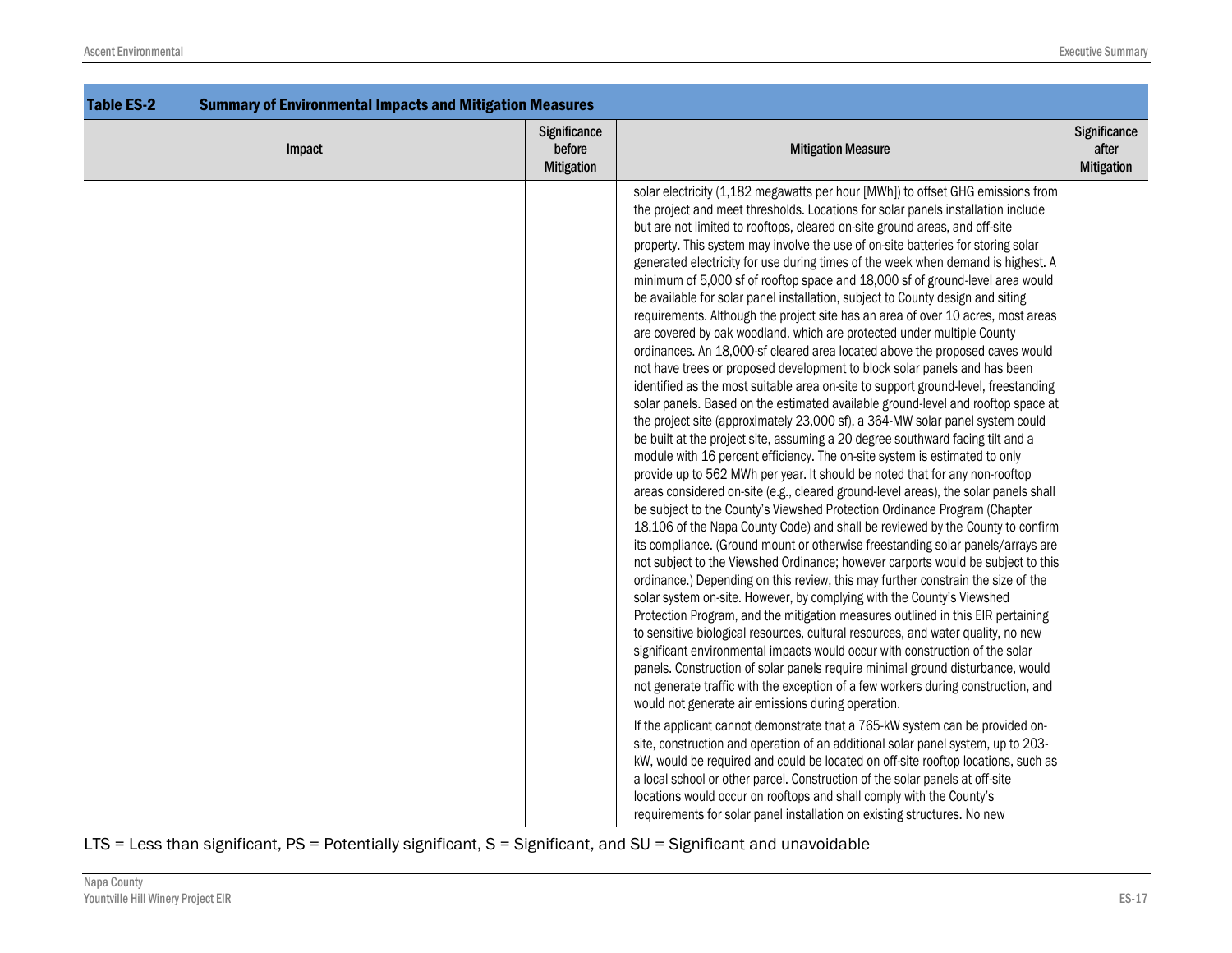| <b>Table ES-2</b><br><b>Summary of Environmental Impacts and Mitigation Measures</b>                                                                                                                                                                                                                                                                                                                                                                                                                                                                                                                                         |                                             |                                                                                                                                                                                                                                                                                                                                                                                                                                                                                                                                                                                                                                                                                                                                                                       |                                            |
|------------------------------------------------------------------------------------------------------------------------------------------------------------------------------------------------------------------------------------------------------------------------------------------------------------------------------------------------------------------------------------------------------------------------------------------------------------------------------------------------------------------------------------------------------------------------------------------------------------------------------|---------------------------------------------|-----------------------------------------------------------------------------------------------------------------------------------------------------------------------------------------------------------------------------------------------------------------------------------------------------------------------------------------------------------------------------------------------------------------------------------------------------------------------------------------------------------------------------------------------------------------------------------------------------------------------------------------------------------------------------------------------------------------------------------------------------------------------|--------------------------------------------|
| Impact                                                                                                                                                                                                                                                                                                                                                                                                                                                                                                                                                                                                                       | Significance<br>before<br><b>Mitigation</b> | <b>Mitigation Measure</b>                                                                                                                                                                                                                                                                                                                                                                                                                                                                                                                                                                                                                                                                                                                                             | Significance<br>after<br><b>Mitigation</b> |
|                                                                                                                                                                                                                                                                                                                                                                                                                                                                                                                                                                                                                              |                                             | significant effects would occur. For off-site areas, the applicant shall coordinate<br>with off-site participants and shall demonstrate to the County that a total of<br>1,182 MW of solar generation is provided between on-site and off-site locations.                                                                                                                                                                                                                                                                                                                                                                                                                                                                                                             |                                            |
|                                                                                                                                                                                                                                                                                                                                                                                                                                                                                                                                                                                                                              |                                             | ▲ Install at least one electric vehicle charging station for use by guests and<br>employees to encourage use of plug-in electric and hybrid vehicles.                                                                                                                                                                                                                                                                                                                                                                                                                                                                                                                                                                                                                 |                                            |
|                                                                                                                                                                                                                                                                                                                                                                                                                                                                                                                                                                                                                              |                                             | ▲ Provide preferential parking spaces for passenger vehicles that arrive with four or<br>more passengers to encourage carpooling to and from the site. To qualify as<br>preferential, these spaces may be located closer to the winery administration and<br>visitors building than other parking spaces or be under shade structures.                                                                                                                                                                                                                                                                                                                                                                                                                                |                                            |
|                                                                                                                                                                                                                                                                                                                                                                                                                                                                                                                                                                                                                              |                                             | Prohibit burning of removed vegetation or demolition debris on site during project<br>construction or operation.                                                                                                                                                                                                                                                                                                                                                                                                                                                                                                                                                                                                                                                      |                                            |
|                                                                                                                                                                                                                                                                                                                                                                                                                                                                                                                                                                                                                              |                                             | For all large healthy trees (i.e., breast height diameter of one foot or greater) subject to<br>removal, the applicant shall seek to participate in an urban and community forestry<br>program (such as the UrbanWood program managed by the Urban Forest Ecosystems<br>Institute [Urban Forest Ecosystems Institute 2007]) in which tree wood is harvested<br>for an end-use that would retain its carbon sequestration (e.g., furniture building,<br>cabinet making, lumber). Alternatively, all other non-harvestable trees and woody<br>biomass subject to removal as well as all clean wood from demolition of the existing<br>residence and associated structures shall be hauled to a biomass power plant or<br>converted to mulch to be used for landscaping. |                                            |
| Impact 3.7-2: Impacts of climate change on the project. Climate change is expected to<br>result in a variety of effects that would influence conditions on the project site. These<br>effects include increased temperatures, increased wildfire risk and sea level rise; and<br>changes to timing and intensity of precipitation, resulting in increased stormwater runoff<br>and flood risk. However, numerous State and County programs and policies are in place<br>to protect the project against and respond to wildland fire, sea level rise, and flooding.<br>Therefore, this impact would be less than significant. | <b>LTS</b>                                  | No mitigation is required.                                                                                                                                                                                                                                                                                                                                                                                                                                                                                                                                                                                                                                                                                                                                            | <b>LTS</b>                                 |
| 3.8 Air Quality                                                                                                                                                                                                                                                                                                                                                                                                                                                                                                                                                                                                              |                                             |                                                                                                                                                                                                                                                                                                                                                                                                                                                                                                                                                                                                                                                                                                                                                                       |                                            |
| Impact 3.8-1: Short-term, construction-generated emissions of ROG, NO <sub>x</sub> , PM <sub>10</sub> , and<br>PM <sub>2.5</sub> . The project's short-term construction-generated emissions would exceed<br>BAAQMD significance thresholds for NO <sub>x</sub> . This would be a significant impact.                                                                                                                                                                                                                                                                                                                        | $\mathsf S$                                 | Mitigation Measure 3.8-1: Use Tier 3-rated generators during cave construction. The<br>applicant shall require its construction contractors to only use generator sets rated to<br>achieve EPA Tier 3 emission standards or better. These generators may be powered by<br>diesel or other fuels (e.g., natural gas, propane) so long as they achieve EPA Tier 3<br>emission standards. Alternatively, the electricity required to power the cave excavation                                                                                                                                                                                                                                                                                                           | <b>LTS</b>                                 |
| LTS = Less than significant, PS = Potentially significant, S = Significant, and SU = Significant and unavoidable                                                                                                                                                                                                                                                                                                                                                                                                                                                                                                             |                                             |                                                                                                                                                                                                                                                                                                                                                                                                                                                                                                                                                                                                                                                                                                                                                                       |                                            |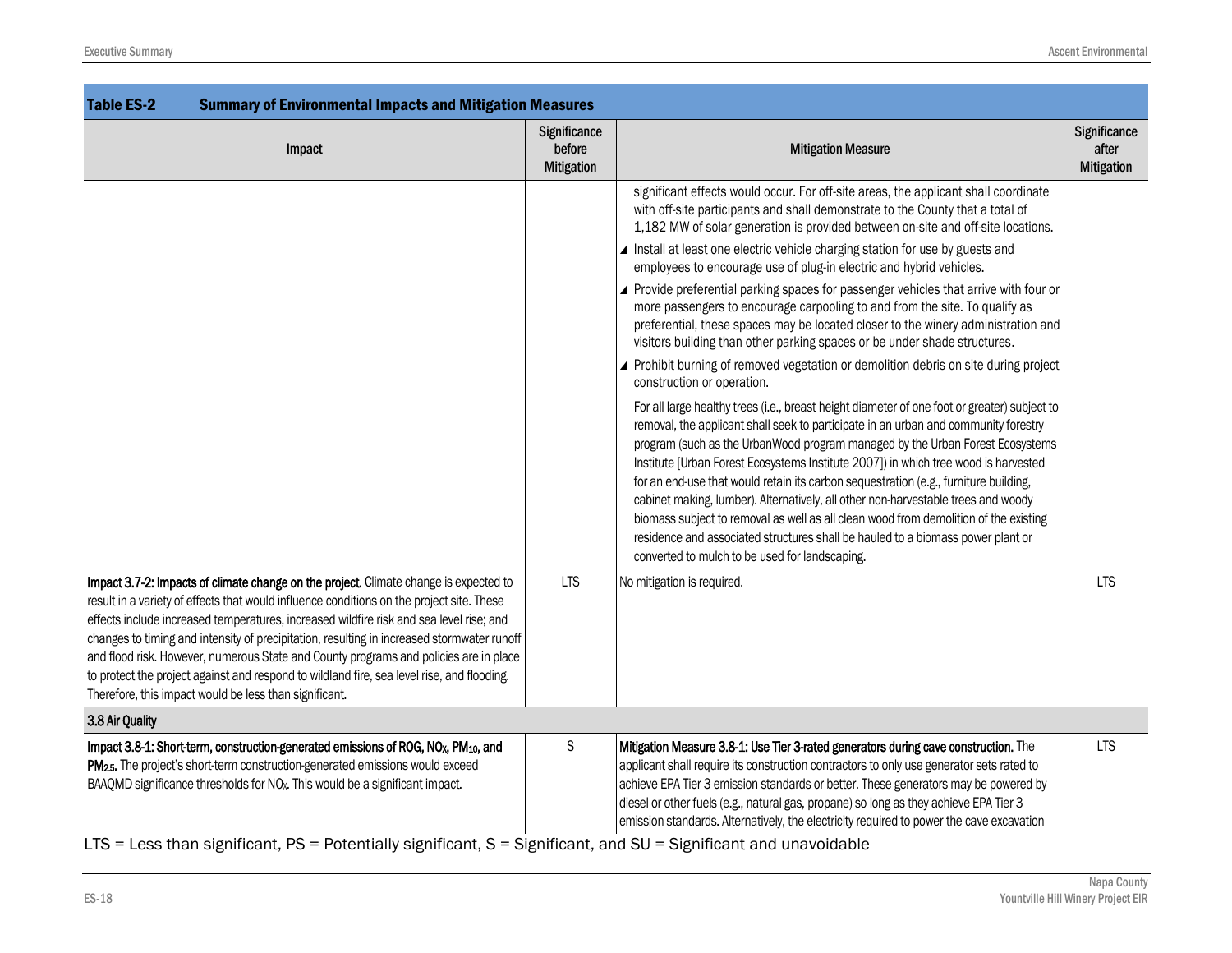| <b>Table ES-2</b><br><b>Summary of Environmental Impacts and Mitigation Measures</b>                                                                                                                                                                                                                                                                                                                                                                                                                                                                                                                                                                                                                                                                                                                                                                                                           |                                             |                                                                                                                                                                                                                                                                             |                                            |  |
|------------------------------------------------------------------------------------------------------------------------------------------------------------------------------------------------------------------------------------------------------------------------------------------------------------------------------------------------------------------------------------------------------------------------------------------------------------------------------------------------------------------------------------------------------------------------------------------------------------------------------------------------------------------------------------------------------------------------------------------------------------------------------------------------------------------------------------------------------------------------------------------------|---------------------------------------------|-----------------------------------------------------------------------------------------------------------------------------------------------------------------------------------------------------------------------------------------------------------------------------|--------------------------------------------|--|
| Impact                                                                                                                                                                                                                                                                                                                                                                                                                                                                                                                                                                                                                                                                                                                                                                                                                                                                                         | Significance<br>before<br><b>Mitigation</b> | <b>Mitigation Measure</b>                                                                                                                                                                                                                                                   | Significance<br>after<br><b>Mitigation</b> |  |
|                                                                                                                                                                                                                                                                                                                                                                                                                                                                                                                                                                                                                                                                                                                                                                                                                                                                                                |                                             | equipment can be supplied from the grid if a viable connection can be established. The<br>applicant shall demonstrate its plan to fulfill the requirements of this measure in a report<br>submitted to the County and BAAQMD before beginning any cave excavation activity. |                                            |  |
| Impact 3.8-2: Short-term construction emissions of toxic air contaminants.<br>Construction-related activities would result in temporary, short-term project-<br>generated emissions of TACs, particularly diesel PM. However, because of the<br>relatively low mass of diesel PM generated during project construction, the relatively<br>short duration in which construction would occur, the fact that the TAC-emitting<br>construction activity would not be centralized around any single location on the<br>project site throughout the construction period, and the highly dispersive properties<br>of diesel PM, construction-generated TACs would not expose sensitive receptors to<br>an incremental increase in cancer risk greater than 10 in one million or a hazard<br>index greater than 1.0. This impact would be less than significant.                                       | <b>LTS</b>                                  | No mitigation is required.                                                                                                                                                                                                                                                  | <b>LTS</b>                                 |  |
| Impact 3.8-3: Exposure of sensitive receptors to odors during construction. The project<br>would introduce new odor sources into the area (e.g., diesel exhaust emissions from<br>delivery trucks). However, these types of odor sources already operate in and near the<br>project area and do not result in odor complaints. Also, the project would not locate<br>sensitive land uses in close proximity to any existing odor sources. This impact would be<br>less than significant.                                                                                                                                                                                                                                                                                                                                                                                                       | <b>LTS</b>                                  | No mitigation is required.                                                                                                                                                                                                                                                  | <b>LTS</b>                                 |  |
| 3.9 Water Supply and Groundwater                                                                                                                                                                                                                                                                                                                                                                                                                                                                                                                                                                                                                                                                                                                                                                                                                                                               |                                             |                                                                                                                                                                                                                                                                             |                                            |  |
| Impact 3.9-1: Water supply impacts. The annual water demand for the project is<br>expected to be approximately 1,352,282 gallons (4.15 afy); which could adequately be<br>met by existing on-site wells (RCS 2014). This demand would be partially offset<br>(approximately 0.75 afy) by use of recycled water to provide vineyard and landscape<br>irrigation from a new on-site domestic wastewater treatment system. Based on well<br>pump tests for on-site wells, sufficient groundwater supplies are available to meet the<br>project's peak day demand and average daily demand without resulting in adverse<br>groundwater drawdown conditions. Implementation of the County's groundwater permit<br>application process and the project's proposed water conservation measures would<br>further reduce potential water supply impacts. This impact would be less than<br>significant. | <b>LTS</b>                                  | No mitigation is required.                                                                                                                                                                                                                                                  | <b>LTS</b>                                 |  |
| Impact 3.9-2: Groundwater recharge impacts. Using the water use criteria for Napa                                                                                                                                                                                                                                                                                                                                                                                                                                                                                                                                                                                                                                                                                                                                                                                                              | <b>LTS</b>                                  | No mitigation is required.                                                                                                                                                                                                                                                  | <b>LTS</b>                                 |  |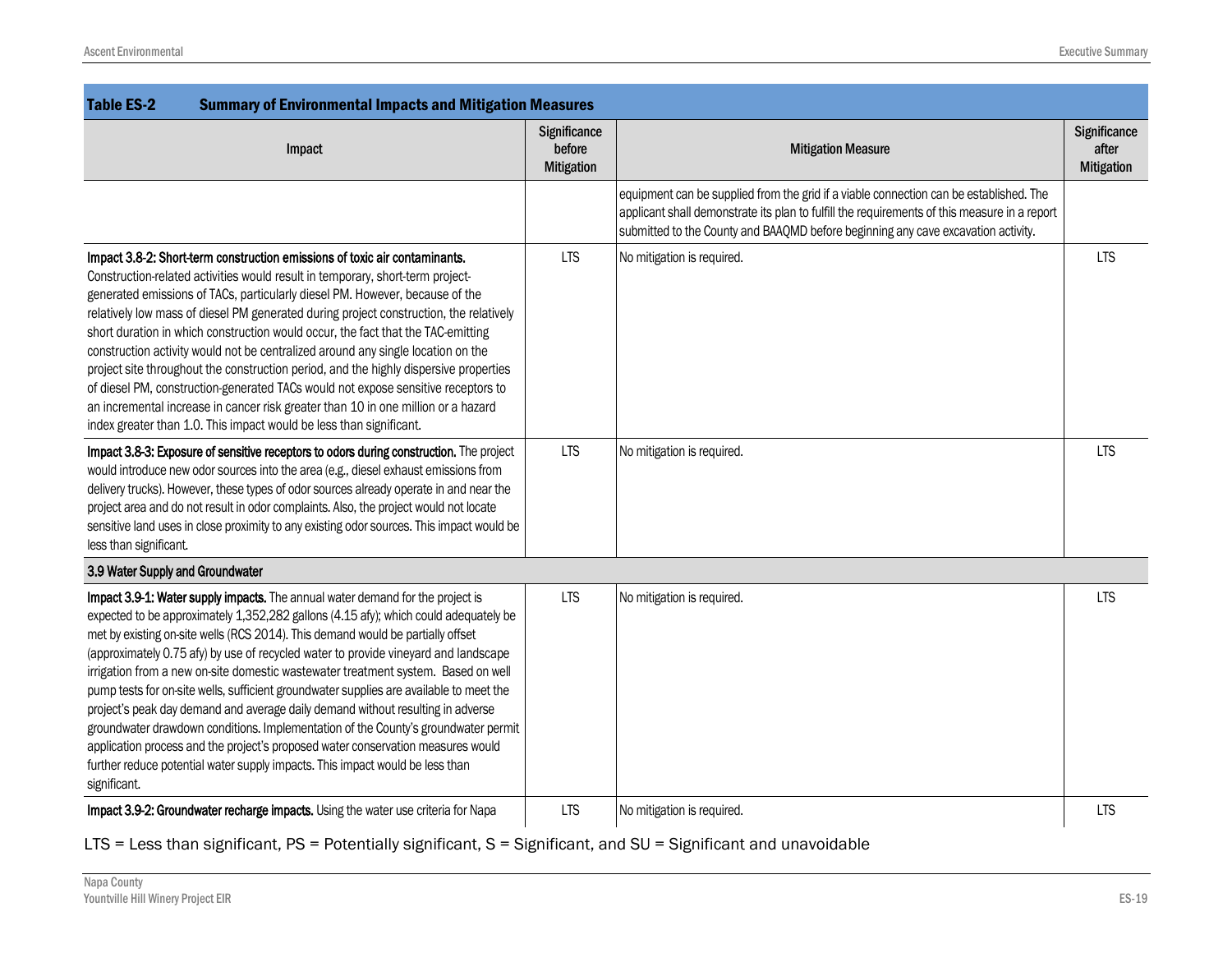| <b>Table ES-2</b><br><b>Summary of Environmental Impacts and Mitigation Measures</b>                                                                                                                                                                                                                                                                                                                                                                                                                                                                                                                                                                                                                                                                                                                                                                                                                                                                                                                                                                                                                                                                                                                                                                                                                                                                                                                                                                                                                                                                                                                                                                          |                                             |                                                                                                                                                                                                                                                                                                                                                                                                                                                                                                                                                                                                                                                                                                                                                                                                                                                                                                                                                                                                                                                                                                                                                                                                                                                                                                                                                                                                                                                                                                                                                                                                                                                                                                                                                        |                                            |
|---------------------------------------------------------------------------------------------------------------------------------------------------------------------------------------------------------------------------------------------------------------------------------------------------------------------------------------------------------------------------------------------------------------------------------------------------------------------------------------------------------------------------------------------------------------------------------------------------------------------------------------------------------------------------------------------------------------------------------------------------------------------------------------------------------------------------------------------------------------------------------------------------------------------------------------------------------------------------------------------------------------------------------------------------------------------------------------------------------------------------------------------------------------------------------------------------------------------------------------------------------------------------------------------------------------------------------------------------------------------------------------------------------------------------------------------------------------------------------------------------------------------------------------------------------------------------------------------------------------------------------------------------------------|---------------------------------------------|--------------------------------------------------------------------------------------------------------------------------------------------------------------------------------------------------------------------------------------------------------------------------------------------------------------------------------------------------------------------------------------------------------------------------------------------------------------------------------------------------------------------------------------------------------------------------------------------------------------------------------------------------------------------------------------------------------------------------------------------------------------------------------------------------------------------------------------------------------------------------------------------------------------------------------------------------------------------------------------------------------------------------------------------------------------------------------------------------------------------------------------------------------------------------------------------------------------------------------------------------------------------------------------------------------------------------------------------------------------------------------------------------------------------------------------------------------------------------------------------------------------------------------------------------------------------------------------------------------------------------------------------------------------------------------------------------------------------------------------------------------|--------------------------------------------|
| Impact                                                                                                                                                                                                                                                                                                                                                                                                                                                                                                                                                                                                                                                                                                                                                                                                                                                                                                                                                                                                                                                                                                                                                                                                                                                                                                                                                                                                                                                                                                                                                                                                                                                        | Significance<br>before<br><b>Mitigation</b> | <b>Mitigation Measure</b>                                                                                                                                                                                                                                                                                                                                                                                                                                                                                                                                                                                                                                                                                                                                                                                                                                                                                                                                                                                                                                                                                                                                                                                                                                                                                                                                                                                                                                                                                                                                                                                                                                                                                                                              | Significance<br>after<br><b>Mitigation</b> |
| Valley Floor locations, the 10.89-acre project site has a water availability calculation of<br>10.89 afy. The project would result in an estimated water use of 4.15 afy. Based on the<br>County's WAA's Tier 1 criteria for water use, the project would remain below the<br>established fair share for groundwater use on the project site. In addition, based on<br>results of the constant rate pumping test, the project is not anticipated to interfere<br>substantially with groundwater recharge such that there would be a net deficit in aquifer<br>volume or a lowering of the local groundwater level on the project site or off-site wells.<br>Implementation of the County's groundwater permit application process and the<br>project's proposed water conservation measures would further reduce the project's<br>impacts on groundwater recharge. This would be less than significant.                                                                                                                                                                                                                                                                                                                                                                                                                                                                                                                                                                                                                                                                                                                                                       |                                             |                                                                                                                                                                                                                                                                                                                                                                                                                                                                                                                                                                                                                                                                                                                                                                                                                                                                                                                                                                                                                                                                                                                                                                                                                                                                                                                                                                                                                                                                                                                                                                                                                                                                                                                                                        |                                            |
| Mitigation Measures from Initial Study                                                                                                                                                                                                                                                                                                                                                                                                                                                                                                                                                                                                                                                                                                                                                                                                                                                                                                                                                                                                                                                                                                                                                                                                                                                                                                                                                                                                                                                                                                                                                                                                                        |                                             |                                                                                                                                                                                                                                                                                                                                                                                                                                                                                                                                                                                                                                                                                                                                                                                                                                                                                                                                                                                                                                                                                                                                                                                                                                                                                                                                                                                                                                                                                                                                                                                                                                                                                                                                                        |                                            |
| Biological Resources: Drainage and Riparian Vegetation. Two constructed drainages are<br>found on the lower portion of the site. One constructed drainage runs from the west,<br>beneath State Route 29 in a 24-inch metal culvert, to the east and then alongside the<br>existing driveway. The west to east drainage connects to another constructed drainage<br>that runs from the south to north at the edge of the flat portion of the site. The south to<br>north drainage flows beneath the existing driveway within an 18-inch culvert. Along this<br>drainage are mixed riparian woodlands. The existing driveway will be widened by about<br>10-feet to meet county standards and the existing culvert will be replaced by a three-<br>sided box culvert in approximately the same location as the existing culvert. According<br>to the Wildlife Research Associates, the ordinary high water mark of the creek at this<br>location is approximately 5 feet wide, which is a small enough span to allow for design<br>and installation of a 3-sided box culvert that begins and ends above the ordinary high<br>water mark on either side of the channel which is not within the jurisdiction of the U.S.<br>Army Corps of Engineers (Corps). The additional 10 feet of road will result in<br>approximately 50 square feet of channel that will be covered by a culvert, which would<br>be a new impact since the existing 10 feet is covered by an existing culvert. There may<br>also be impacts related to construction of the new access road. Approximately 0.04<br>acres of mixed riparian woodlands may be impacted by these improvements. | PS                                          | Mitigation Measure BIO-1: Prior to issuance of a building or grading permit for the<br>proposed box culvert, the project applicant shall provide documentation from the<br>California Department of Fish and Wildlife (CDFW) that a streambed alteration agreement<br>has been issued or that said department does not deem such permitting necessary. The<br>terms and conditions of that permitting are subject to CDFW concurrence and may be<br>modified as deemed necessary by that department. If deemed necessary by CDFW, a<br>habitat restoration plan that describes the impacts and proposed compensation<br>measures will be provided to the agency(ies) for their approval prior to installation of the<br>new crossing. Mitigation will be at a 2:1 compensation to loss ratio so that a minimum of<br>0.08 acres of mixed riparian woodland will be planted along the drainage channel as<br>mitigation. The mitigation/restoration plan, prepared by a qualified biologist will have the<br>following elements:<br>▲ A list of native trees and shrubs to be planted, sizes and spacing.<br>▲ Mitigation will be at 2:1 compensation to loss ratio or 0.08 acres.<br>▲ Plant species selected shall be native species adapted to the area and be<br>species known to grow within the existing plant community.<br>▲ Plantings will be done during the optimal season for the species being planted<br>which is typically in the winter season.<br>▲ An 80 percent survival rate over a period of 5 years for new plantings will be the<br>target success criteria.<br>▲ Invasive exotic plant species will be controlled to the maximum extent practicable<br>to accomplish the revegetation effort. Himalayan blackberry, giant reed, | <b>LTS</b>                                 |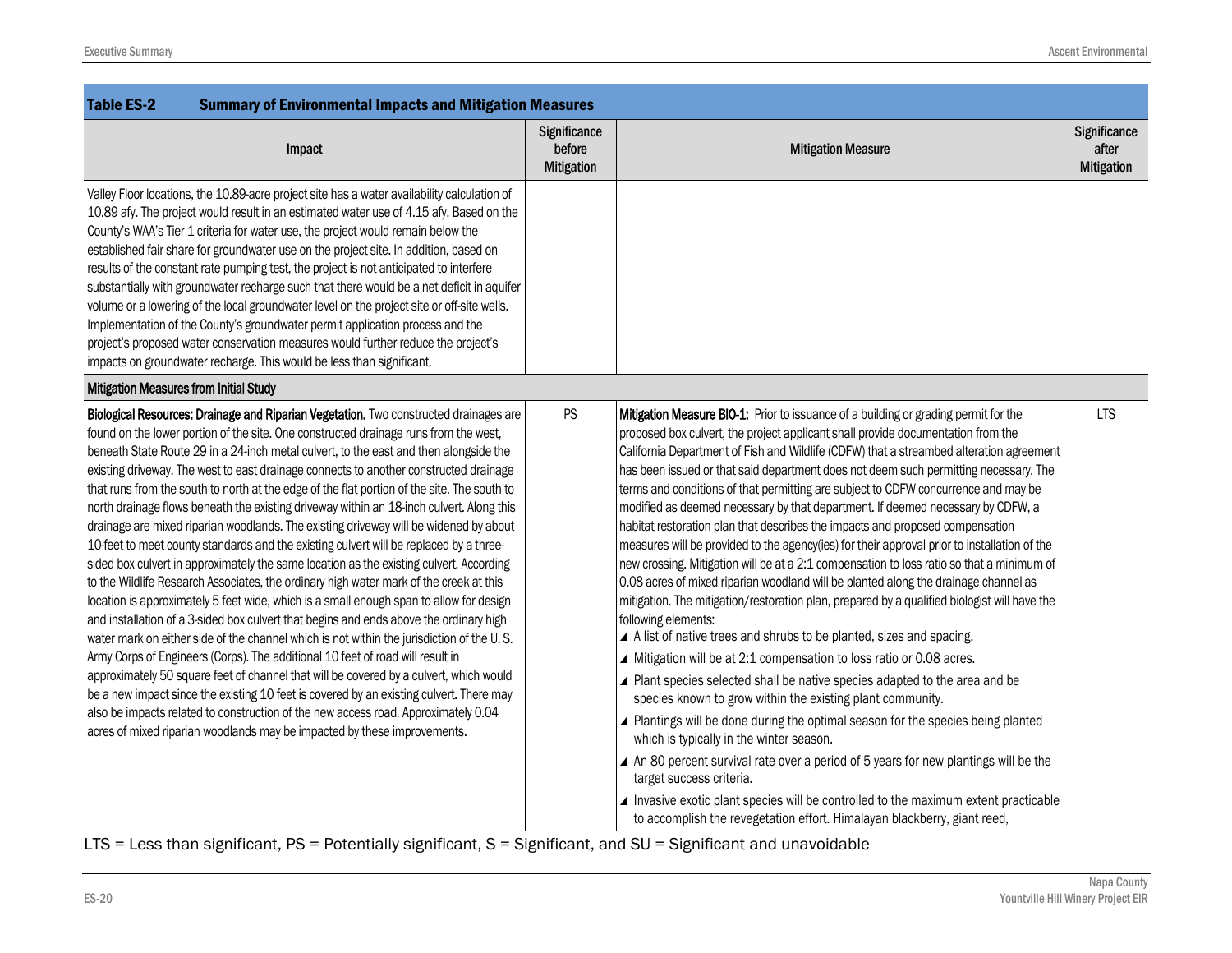| <b>Table ES-2</b><br><b>Summary of Environmental Impacts and Mitigation Measures</b>                                                                                                                                                                                                                                                                                                                                                                                                                                                                                                                                                                                                                                                                                                                                                                                                                                                                                                    |                                             |                                                                                                                                                                                                                                                                                                                                                                                                                                                                                                                                                                                                                                                                                                                                                                                                                                                                                                                                                                                                                                                                                                                                                                                                                                                                                                                                                                                                                                                             |                                            |
|-----------------------------------------------------------------------------------------------------------------------------------------------------------------------------------------------------------------------------------------------------------------------------------------------------------------------------------------------------------------------------------------------------------------------------------------------------------------------------------------------------------------------------------------------------------------------------------------------------------------------------------------------------------------------------------------------------------------------------------------------------------------------------------------------------------------------------------------------------------------------------------------------------------------------------------------------------------------------------------------|---------------------------------------------|-------------------------------------------------------------------------------------------------------------------------------------------------------------------------------------------------------------------------------------------------------------------------------------------------------------------------------------------------------------------------------------------------------------------------------------------------------------------------------------------------------------------------------------------------------------------------------------------------------------------------------------------------------------------------------------------------------------------------------------------------------------------------------------------------------------------------------------------------------------------------------------------------------------------------------------------------------------------------------------------------------------------------------------------------------------------------------------------------------------------------------------------------------------------------------------------------------------------------------------------------------------------------------------------------------------------------------------------------------------------------------------------------------------------------------------------------------------|--------------------------------------------|
| Impact                                                                                                                                                                                                                                                                                                                                                                                                                                                                                                                                                                                                                                                                                                                                                                                                                                                                                                                                                                                  | Significance<br>before<br><b>Mitigation</b> | <b>Mitigation Measure</b>                                                                                                                                                                                                                                                                                                                                                                                                                                                                                                                                                                                                                                                                                                                                                                                                                                                                                                                                                                                                                                                                                                                                                                                                                                                                                                                                                                                                                                   | Significance<br>after<br><b>Mitigation</b> |
|                                                                                                                                                                                                                                                                                                                                                                                                                                                                                                                                                                                                                                                                                                                                                                                                                                                                                                                                                                                         |                                             | periwinkle and non-native trees such as weeping willow, blackwood acacia, and<br>English hawthorne specifically will be targeted for removal within the restoration<br>area.<br>Chemical control of invasive exotic plant species will be conducted by a certified<br>pesticide applicator per labeled directions and all other federal, state, and local<br>laws and regulations and will be certified for use in an aquatic environment.<br>▲ All disturbed areas will be seeded with a native herbaceous seed mix to be<br>developed as part of the restoration plan.<br>▲ An annual report will be prepared each year for a minimum of five years and<br>submitted to Napa County Planning Division, and CDFW that describes the<br>revegetation effort, survival of the plantings and any recommendations for<br>maintenance and work needed to ensure a successful restoration effort.                                                                                                                                                                                                                                                                                                                                                                                                                                                                                                                                                                |                                            |
|                                                                                                                                                                                                                                                                                                                                                                                                                                                                                                                                                                                                                                                                                                                                                                                                                                                                                                                                                                                         |                                             | ▲ Work in the drainage should be conducted when the creek is dry, generally after<br>the month of June.<br>Method of Monitoring: The applicant shall submit evidence of permits from CDFW to the<br>Planning Division, if required, prior to issuance of permits related to improvements<br>affecting the drainage channels and a habitat restoration plan is so required.                                                                                                                                                                                                                                                                                                                                                                                                                                                                                                                                                                                                                                                                                                                                                                                                                                                                                                                                                                                                                                                                                  |                                            |
| Biological Resources: Nesting Birds. Protocol level botanical surveys were conducted in<br>the spring and summer of 2009 by Pacific Biological & Consulting, as well as surveys for<br>sensitive wildlife and wetlands. Additional surveys of the site were conducted in October<br>2013 by Wildlife Research Associates. Although no special-status birds were observed<br>on the project site during the surveys, the report did note several stick nests and more<br>generally, that potential nesting habitat occurs for listed and non-listed special-status<br>species of birds. Project activities such as earthmoving and grading during the nesting<br>season (February 15 to August 15) have the potential to result in direct mortality of<br>these species. In addition, human disturbances and construction noise have the<br>potential to cause nest abandonment and death of young or loss of reproductive<br>potential at active nests located near project activities. | PS                                          | Mitigation Measure BIO-2: Prior to any earth-disturbing activities occurring during the<br>nesting season (February 15 to August 15), a pre-construction nesting bird (both<br>passerine and raptor) survey of the grasslands and adjacent trees shall be performed<br>by a qualified biologist within seven (7) days of ground breaking. If no nesting birds are<br>observed no further action is required and grading shall occur within one week of the<br>survey to prevent "take" of individual birds that could begin nesting after the survey.<br>If active bird nests (either passerine and/or raptor) are observed during the pre-<br>construction survey, a disturbance-free buffer zone shall be established around the<br>nest tree(s) until the young have fledged, as determined by a qualified biologist. The<br>radius of the required buffer zone can vary depending on the species, (i.e., 75-100<br>feet for passerines and 200-300 feet for raptors), with the dimensions of any required<br>buffer zones to be determined by a qualified biologist in consultation with CDFW.<br>To delineate the buffer zone around a nesting tree, orange construction fencing shall<br>be placed at the specified radius from the base of the tree within which no machinery<br>or workers shall intrude. After the fencing is in place there will be no restrictions on<br>grading or construction activities outside the prescribed buffer zones. | <b>LTS</b>                                 |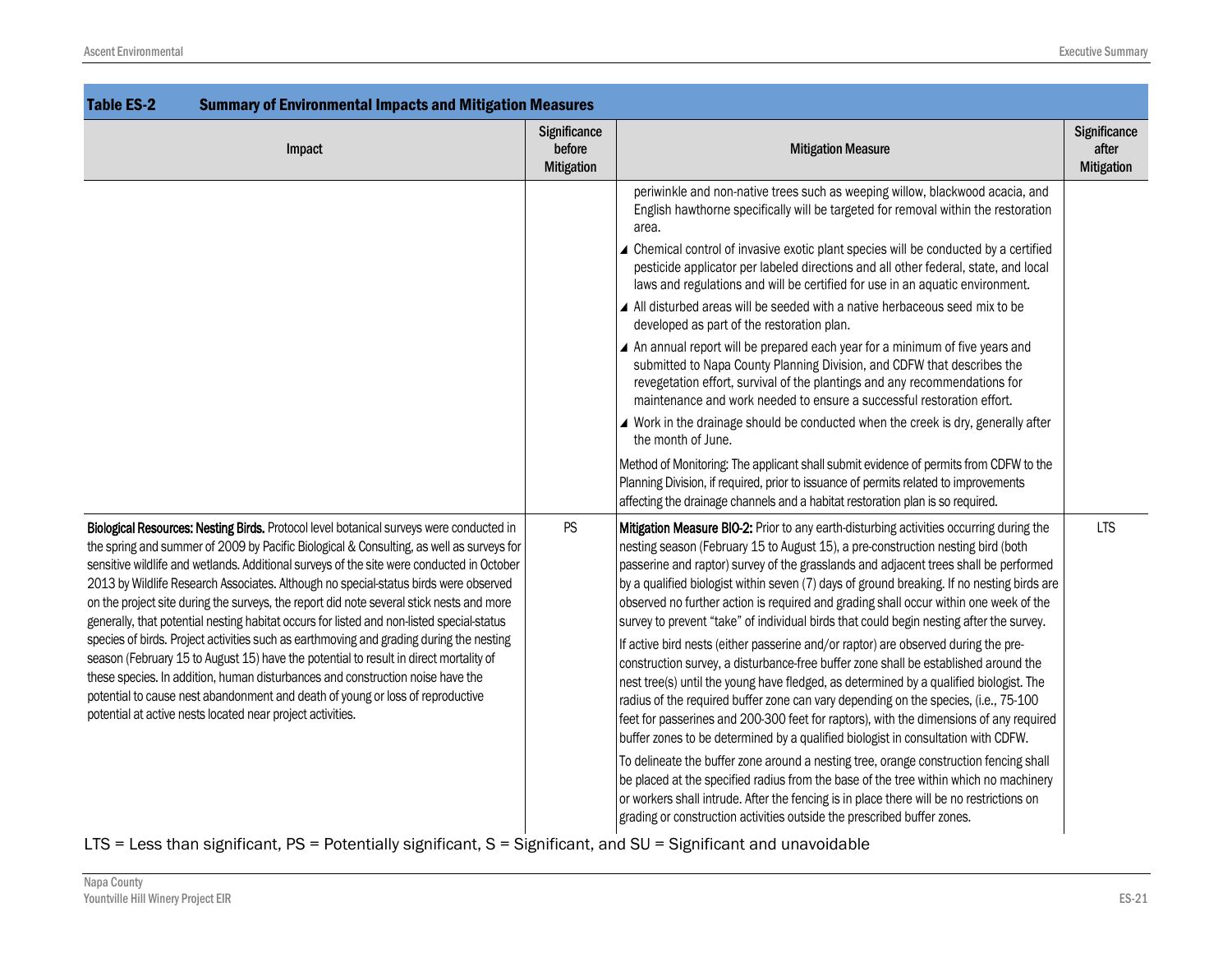| <b>Table ES-2</b><br><b>Summary of Environmental Impacts and Mitigation Measures</b>                                                                                                                                                                                                                                                                                                                                                                                                                                                                                                                                                                                                        |                                      |                                                                                                                                                                                                                                                                                                                                                                                                                                                                                                                                                                                                                                                                                                                                                                                                                                                                                                                                                                                                                                                                                                                                                                                                                                                                                                                                                                                                                                                                                                                                                                                                                                                                   |                                            |  |
|---------------------------------------------------------------------------------------------------------------------------------------------------------------------------------------------------------------------------------------------------------------------------------------------------------------------------------------------------------------------------------------------------------------------------------------------------------------------------------------------------------------------------------------------------------------------------------------------------------------------------------------------------------------------------------------------|--------------------------------------|-------------------------------------------------------------------------------------------------------------------------------------------------------------------------------------------------------------------------------------------------------------------------------------------------------------------------------------------------------------------------------------------------------------------------------------------------------------------------------------------------------------------------------------------------------------------------------------------------------------------------------------------------------------------------------------------------------------------------------------------------------------------------------------------------------------------------------------------------------------------------------------------------------------------------------------------------------------------------------------------------------------------------------------------------------------------------------------------------------------------------------------------------------------------------------------------------------------------------------------------------------------------------------------------------------------------------------------------------------------------------------------------------------------------------------------------------------------------------------------------------------------------------------------------------------------------------------------------------------------------------------------------------------------------|--------------------------------------------|--|
| Impact                                                                                                                                                                                                                                                                                                                                                                                                                                                                                                                                                                                                                                                                                      | Significance<br>before<br>Mitigation | <b>Mitigation Measure</b>                                                                                                                                                                                                                                                                                                                                                                                                                                                                                                                                                                                                                                                                                                                                                                                                                                                                                                                                                                                                                                                                                                                                                                                                                                                                                                                                                                                                                                                                                                                                                                                                                                         | Significance<br>after<br><b>Mitigation</b> |  |
|                                                                                                                                                                                                                                                                                                                                                                                                                                                                                                                                                                                                                                                                                             |                                      | Method of Monitoring: Applicant shall be responsible for conducting surveys. If species<br>are found the DFG shall be consulted to determine if any significant impacts are<br>anticipated and what mitigation measures, if any, will be required.                                                                                                                                                                                                                                                                                                                                                                                                                                                                                                                                                                                                                                                                                                                                                                                                                                                                                                                                                                                                                                                                                                                                                                                                                                                                                                                                                                                                                |                                            |  |
| Biological Resources: Special-Status Bats. Protocol level botanical surveys were<br>conducted in the spring and summer of 2009 by Pacific Biological & Consulting, as well<br>as surveys for sensitive wildlife and wetlands. Additional surveys of the site were<br>conducted in October 2013 by Wildlife Research Associates. In addition to nesting bird<br>species, special-status bats have the potential to roost in hollow cores in trees and<br>structures on the project site. Human disturbances and construction noise have the<br>potential to cause roost abandonment and death of young or loss of reproductive<br>potential at active nests located near project activities. | PS                                   | Mitigation Measure BIO-3a: To prevent direct mortality of bats that may occupy or re-<br>occupy the residence and cave or begin to roost in the pump house, sheds, garage and<br>outbuilding, the following measures are required:<br>▲ Partial dismantling shall be used to reduce the roost suitability of the residence<br>and detached garage, and will be conducted no fewer than 7 days prior to<br>building demolition.<br>▲ Partial dismantling shall occur between approximately March 1 or when evening<br>temperatures are above 45°F and rainfall less than 1/2" in 24 hours occurs, and<br>April 15, prior to parturition of pups. The next acceptable period is after pups<br>become self-sufficiently volant - September 1 through about October 15, or prior<br>to evening temperatures dropping below 45°F and onset of rainfall greater than<br>1/2" in 24 hours.<br>▲ To reduce roost suitability, the central portions of the flat roof sections of the<br>residence, including the tower, shall be modified by cutting several 3' x 3'<br>sections through the roof materials, underlayment, and if deemed safe, the roof<br>rafters. Concurrently, all doors and windows shall be opened and remain open no<br>fewer than 7 days prior to demolition.<br>▲ Seven days prior to demolition of sheds and garage outbuilding, all doors shall be<br>opened or removed.<br>▲ Seven days prior to construction activities inside the wine cave, the front doors should<br>be opened during daylight hours. Additionally, installing tight-fitting rubber weather<br>stripping around the door perimeter is recommended to prevent entry by bats. | <b>LTS</b>                                 |  |
|                                                                                                                                                                                                                                                                                                                                                                                                                                                                                                                                                                                                                                                                                             |                                      | Mitigation Measure BIO-3b: To prevent direct mortality of bats that may roost in tree<br>cavities, crevices, exfoliating bark, or foliage within the 33 trees identified on the site, the<br>following measures are recommended:<br>▲ Potential habitat trees shall be removed only between approximately March 1 or<br>when evening temperatures are above 45°F and rainfall less than 1/2" in 24<br>hours occurs, and April 15, prior to parturition of pups. The next acceptable<br>period is after pups become self-sufficiently volant -<br>▲ September 1 through about October 15, or prior to evening temperatures dropping                                                                                                                                                                                                                                                                                                                                                                                                                                                                                                                                                                                                                                                                                                                                                                                                                                                                                                                                                                                                                                |                                            |  |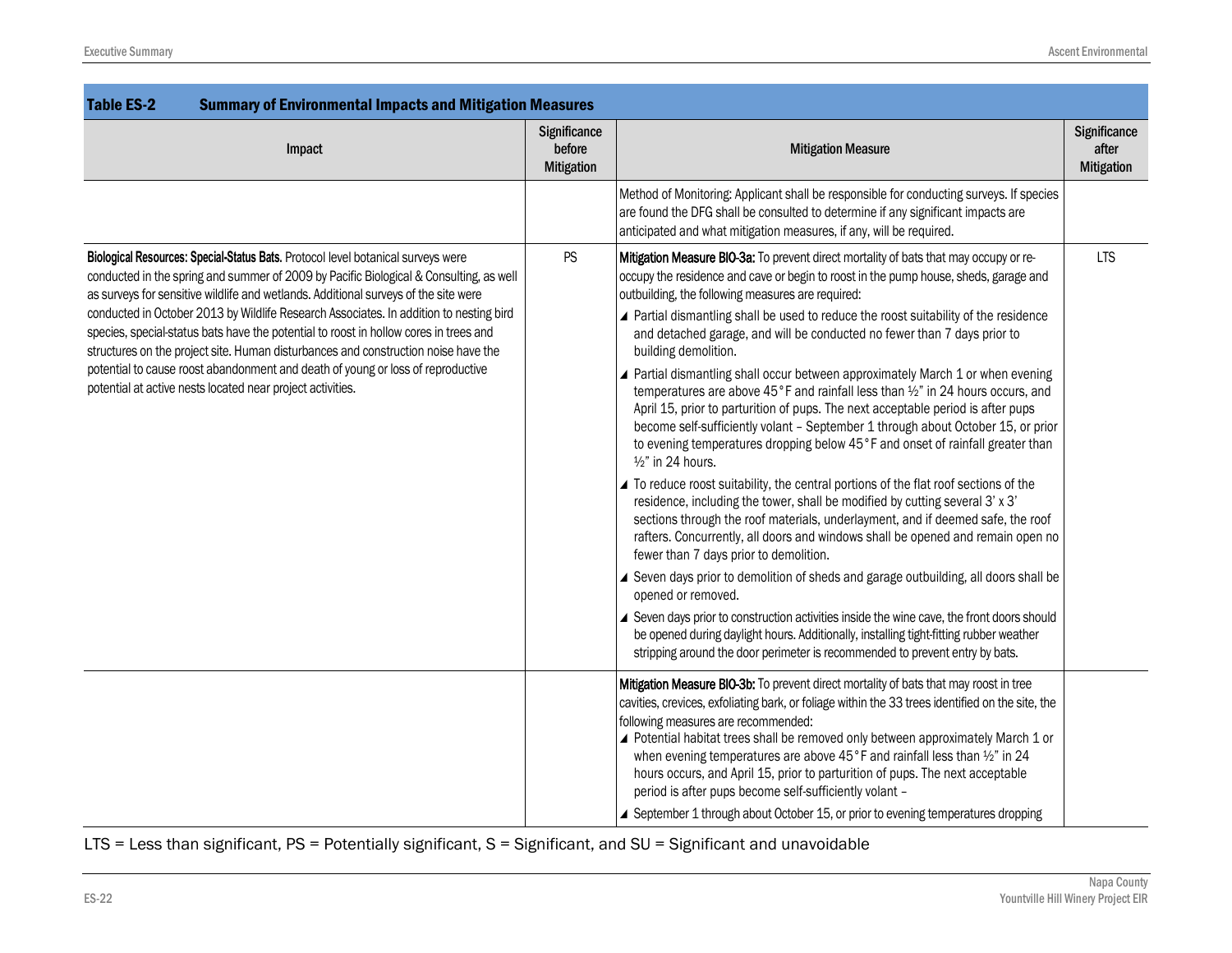| <b>Table ES-2</b><br><b>Summary of Environmental Impacts and Mitigation Measures</b>   |                                                    |                                                                                                                                                                                                                                                                                                                                                                                                                                                                                                                                                                                                                                                                                                                    |                                                   |
|----------------------------------------------------------------------------------------|----------------------------------------------------|--------------------------------------------------------------------------------------------------------------------------------------------------------------------------------------------------------------------------------------------------------------------------------------------------------------------------------------------------------------------------------------------------------------------------------------------------------------------------------------------------------------------------------------------------------------------------------------------------------------------------------------------------------------------------------------------------------------------|---------------------------------------------------|
| Impact                                                                                 | <b>Significance</b><br>before<br><b>Mitigation</b> | <b>Mitigation Measure</b>                                                                                                                                                                                                                                                                                                                                                                                                                                                                                                                                                                                                                                                                                          | <b>Significance</b><br>after<br><b>Mitigation</b> |
|                                                                                        |                                                    | below 45°F and onset of rainfall greater than 1/2" in 24 hours.<br>▲ Tree removal shall be conducted using a two-stage process over two consecutive days                                                                                                                                                                                                                                                                                                                                                                                                                                                                                                                                                           |                                                   |
|                                                                                        |                                                    | (e.g. Tuesday and Wednesday, or Thursday and Friday). With this method, small<br>branches and small limbs containing no cavity, crevice or exfoliating bark habitat on<br>habitat trees, as identified by a qualified bat biologist are removed first on Day 1, using<br>chainsaws only (no dozers, backhoes, etc.). The following day (Day 2), the remainder<br>of the tree is to be removed. The disturbance caused by chainsaw noise and vibration,<br>coupled with the physical alteration, has the effect of causing colonial bat species to<br>abandon the roost tree after nightly emergence for foraging. Removing the tree the<br>next day prevents re-habituation and re-occupation of the altered tree. |                                                   |
|                                                                                        |                                                    | ▲ Trees containing suitable potential habitat must be trimmed with chainsaws on Day 1<br>under initial field supervision by a qualified bat expert to ensure that the tree cutters<br>fully understand the process, and avoid incorrectly cutting potential habitat features or<br>trees. After tree cutters have received sufficient instruction, the qualified bat expert<br>does not need to remain on the site.                                                                                                                                                                                                                                                                                                |                                                   |
|                                                                                        |                                                    | ▲ All other vegetation other than trees within the Limit of Work should be removed prior<br>to tree removal, according to the dates provided above. If vegetation must be removed<br>outside those dates, a 50' buffer around each habitat tree should be observed to<br>reduce likelihood of abandonment of the roost and young.                                                                                                                                                                                                                                                                                                                                                                                  |                                                   |
|                                                                                        |                                                    | ▲ If non-habitat trees must be removed outside seasonal periods of bat activity as<br>described above, a 50' buffer around each habitat tree should be observed to reduce<br>likelihood of abandonment of the roost and young.                                                                                                                                                                                                                                                                                                                                                                                                                                                                                     |                                                   |
|                                                                                        |                                                    | In order to minimize potential take of solitary bats such as L. blossevillii or L. cinereus,<br>tree removal should begin with the smaller trees and vegetation on the site, followed<br>by smaller trees in each location where trees are to be removed. Only chainsaws<br>should be used, to create a noise disturbance that will be sufficient to cause roosting<br>individual L. blossevillii or L. cinereus to abandon the site. Using these methods will<br>prevent take of colonial roosting bats and minimize potential for take of individual,<br>obligate tree-roosting bats, while being economically and logistically feasible.                                                                        |                                                   |
|                                                                                        |                                                    | Method of Monitoring: Applicant shall be responsible for conducting surveys. If species<br>are found the DFG shall be consulted to determine if any significant impacts are<br>anticipated and what mitigation measures, if any, will be required.                                                                                                                                                                                                                                                                                                                                                                                                                                                                 |                                                   |
| Cultural Resources. There is a possibility that subsurface archaeological deposits may | PS                                                 | Mitigation Measure CULT-1a: The project applicant shall design and implement a Worker                                                                                                                                                                                                                                                                                                                                                                                                                                                                                                                                                                                                                              | <b>LTS</b>                                        |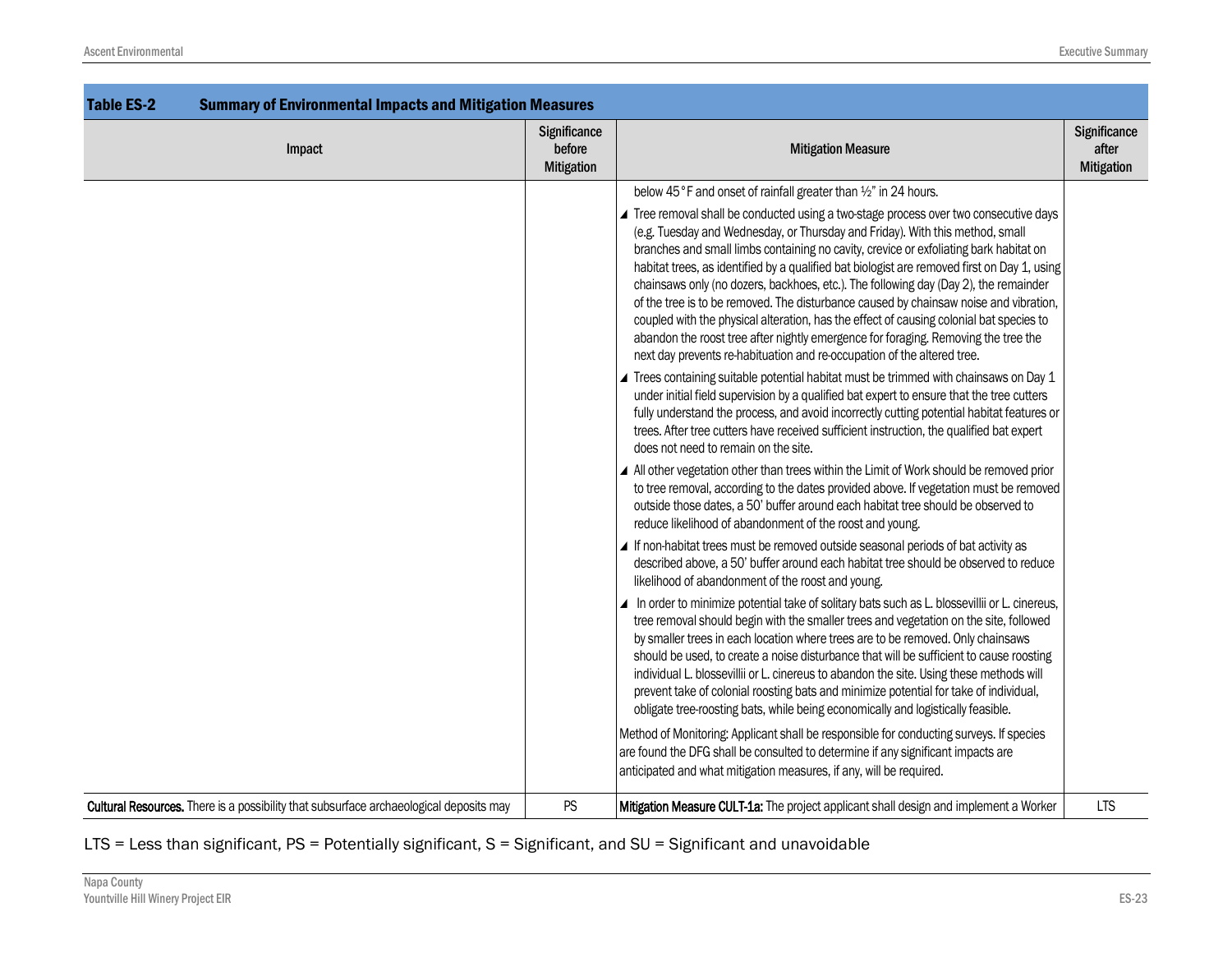| <b>Table ES-2</b><br><b>Summary of Environmental Impacts and Mitigation Measures</b>                                                                                                                                                                                                                                                                                                                                                                             |                                             |                                                                                                                                                                                                                                                                                                                                                                                                                                                                                                                                                                                                                                                                                                                                                                                                                                                                                                                                                                                                                                                                                                                                                                                                                                                                                                                                                                                                                                                                                                                                                                                                                                                                                                                                                                                                                                                                                                                                                                                                                                                                                                                                                                                |                                     |
|------------------------------------------------------------------------------------------------------------------------------------------------------------------------------------------------------------------------------------------------------------------------------------------------------------------------------------------------------------------------------------------------------------------------------------------------------------------|---------------------------------------------|--------------------------------------------------------------------------------------------------------------------------------------------------------------------------------------------------------------------------------------------------------------------------------------------------------------------------------------------------------------------------------------------------------------------------------------------------------------------------------------------------------------------------------------------------------------------------------------------------------------------------------------------------------------------------------------------------------------------------------------------------------------------------------------------------------------------------------------------------------------------------------------------------------------------------------------------------------------------------------------------------------------------------------------------------------------------------------------------------------------------------------------------------------------------------------------------------------------------------------------------------------------------------------------------------------------------------------------------------------------------------------------------------------------------------------------------------------------------------------------------------------------------------------------------------------------------------------------------------------------------------------------------------------------------------------------------------------------------------------------------------------------------------------------------------------------------------------------------------------------------------------------------------------------------------------------------------------------------------------------------------------------------------------------------------------------------------------------------------------------------------------------------------------------------------------|-------------------------------------|
| Impact                                                                                                                                                                                                                                                                                                                                                                                                                                                           | Significance<br>before<br><b>Mitigation</b> | <b>Mitigation Measure</b>                                                                                                                                                                                                                                                                                                                                                                                                                                                                                                                                                                                                                                                                                                                                                                                                                                                                                                                                                                                                                                                                                                                                                                                                                                                                                                                                                                                                                                                                                                                                                                                                                                                                                                                                                                                                                                                                                                                                                                                                                                                                                                                                                      | Significance<br>after<br>Mitigation |
| exist within the proposed development area, as archaeological sites may be buried with<br>no surface manifestation, or may be obscured by vegetation.                                                                                                                                                                                                                                                                                                            |                                             | Environmental Awareness Program (WEAP) that will be provided to all construction<br>personnel and supervisors who will have the potential to encounter and alter heritage<br>and cultural resources. The topics to be addressed in the WEAP will include, at a<br>minimum:<br>▲ types of heritage and cultural resources expected in the project area;<br>▲ types of evidence that indicates heritage or cultural resources might be present<br>(e.g., ceramic shards, trash scatters, lithic scatters);<br>▲ what to do if a worker encounters a possible resource;<br>▲ what to do if a worker encounters bones or possible bones; and<br>▲ penalties for removing or intentionally disturbing heritage and cultural resources,<br>such as those identified in the Archeological Resources Protection Act (ARPA).<br>Method of Monitoring: A qualified archaeologist shall conduct the training before the<br>beginning of any demolition or project construction activities.<br>Mitigation Measure CULT-1b: Should any previously unknown prehistoric or historic<br>resources be encountered during on-site construction activities, earthwork within 100<br>feet of these materials shall be stopped and evaluated by a qualified archaeologist. Once<br>the archaeologist has had the opportunity to evaluate the significance of the find and<br>suggest appropriate mitigation measures, as necessary, said measures shall be carried<br>out prior to any resumption of related ceased earthwork. All significant cultural resource<br>materials recovered shall be subject to scientific analysis, professional museum curation,<br>and a report prepared by the qualified archaeologist according to current professional<br>standards.<br>Method of Monitoring: A qualified archaeologist shall evaluate any finds of potentially<br>significant surface scatter or buried cultural material. The qualified archaeologist will<br>coordinate with the project owner's construction manager to stop all work in the vicinity of<br>the find until it can be assessed. If the discovery is determined to not be significant then<br>work will be allowed to continue. |                                     |
| Transportation/Traffic. Access to the proposed winery will be from a new driveway off<br>SR-29 designed to meet county requirements, replacing the existing driveway. The<br>proposed location of the new driveway, south of the existing driveway, locates it farther<br>away from the driveway for the Mustard's Grill restaurant reducing potential conflicts for<br>vehicles exiting/entering both driveways. The submitted traffic study indicated existing | PS                                          | Mitigation Measure TRANS-1: The project applicant shall remove the shrub/low tree<br>north of the project driveway casing the obstruction identified in the Traffic Study prior to<br>final occupancy of the winery.<br>Method of Monitoring: The existing vegetation causing the obstruction shall be removed<br>prior to final occupancy of the winery.                                                                                                                                                                                                                                                                                                                                                                                                                                                                                                                                                                                                                                                                                                                                                                                                                                                                                                                                                                                                                                                                                                                                                                                                                                                                                                                                                                                                                                                                                                                                                                                                                                                                                                                                                                                                                      | <b>LTS</b>                          |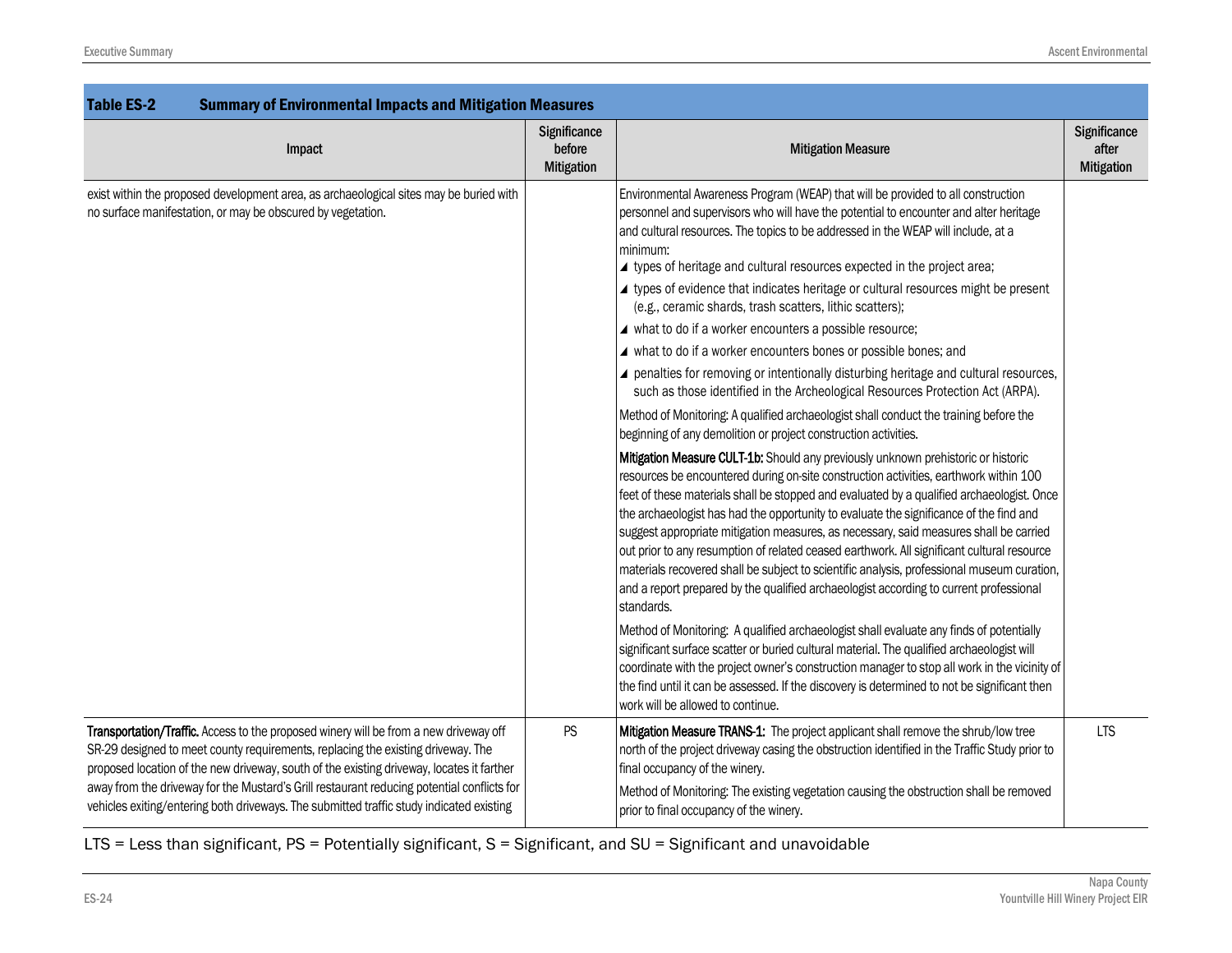| <b>Summary of Environmental Impacts and Mitigation Measures</b><br><b>Table ES-2</b>                                                                                                                                                                                                                                                                                                                                                                                                                                                                                                                                                                                                                                                                                                                                                                            |                                             |                                                                                                                                                                                                                                           |                                            |
|-----------------------------------------------------------------------------------------------------------------------------------------------------------------------------------------------------------------------------------------------------------------------------------------------------------------------------------------------------------------------------------------------------------------------------------------------------------------------------------------------------------------------------------------------------------------------------------------------------------------------------------------------------------------------------------------------------------------------------------------------------------------------------------------------------------------------------------------------------------------|---------------------------------------------|-------------------------------------------------------------------------------------------------------------------------------------------------------------------------------------------------------------------------------------------|--------------------------------------------|
| Impact                                                                                                                                                                                                                                                                                                                                                                                                                                                                                                                                                                                                                                                                                                                                                                                                                                                          | Significance<br>before<br><b>Mitigation</b> | <b>Mitigation Measure</b>                                                                                                                                                                                                                 | Significance<br>after<br><b>Mitigation</b> |
| vehicle speeds on SR 29 Lane were measured at about 49-54 miles per hour (mph)<br>during the weekday PM peak period and the Saturday afternoon peak period,<br>respectively. Stopping sight distances, based on Cal Trans design standards for these<br>vehicle speeds would be 450-500 feet measured along the two travel lanes on SR-29.<br>Vehicle visibility was more than 500 feet when looking in either direction more than<br>meeting the Cal Trans standard. However, the traffic study noted that there is a<br>shrub/low tree on the north side of the driveway that blocks sight distance to the north<br>and recommends removal of this obstruction. The traffic study also evaluated the<br>driveway for a dedicated right turn lane. While inbound right turn volumes did not<br>warrant a right turn lanes they did warrant a right turn taper. |                                             | Mitigation Measure TRANS-2: The applicant shall provide a right turn taper at the project<br>driveway.<br>Method of Monitoring: Prior to final occupancy of the winery, a right turn taper shall be<br>completed at the project driveway. |                                            |